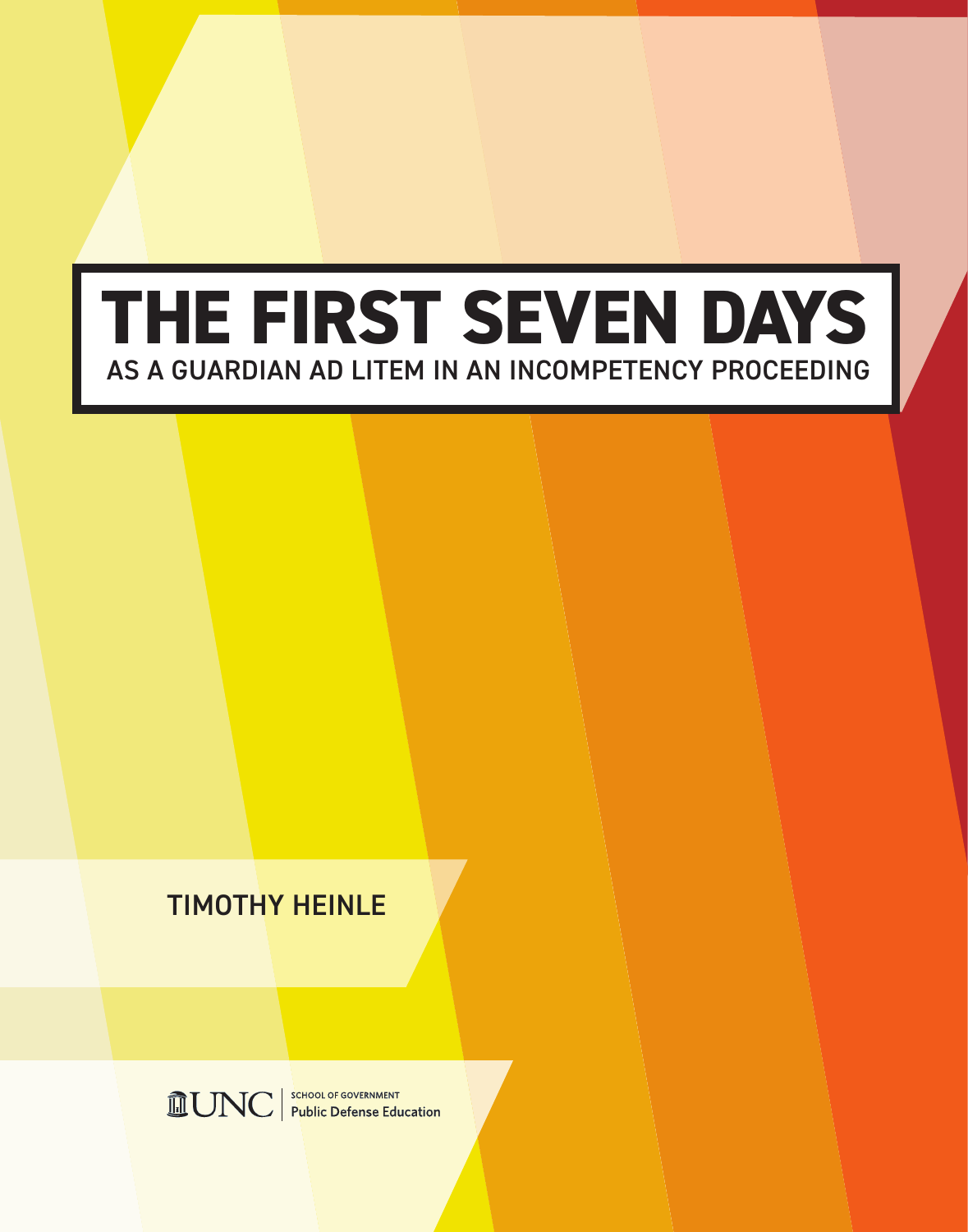The School of Government at the University of North Carolina at Chapel Hill works to improve the lives of North Carolinians by engaging in practical scholarship that helps public officials and citizens understand and improve state and local government. Established in 1931 as the Institute of Government, the School provides educational, advisory, and research services for state and local governments. The School of Government is also home to a nationally ranked Master of Public Administration program, the North Carolina Judicial College, and specialized centers focused on community and economic development, information technology, and environmental finance.

As the largest university-based local government training, advisory, and research organization in the United States, the School of Government offers up to 200 courses, webinars, and specialized conferences for more than 12,000 public officials each year. In addition, faculty members annually publish approximately 50 books, manuals, reports, articles, bulletins, and other print and online content related to state and local government. The School also produces the *Daily Bulletin Online* each day the General Assembly is in session, reporting on activities for members of the legislature and others who need to follow the course of legislation.

Operating support for the School of Government's programs and activities comes from many sources, including state appropriations, local government membership dues, private contributions, publication sales, course fees, and service contracts.

Visit sog.unc.edu or call 919.966.5381 for more information on the School's courses, publications, programs, and services.

#### FACULTY LIST

Michael R. Smith, Dean Aimee N. Wall, Senior Associate Dean Jennifer Willis, Associate DEAN FOR DEVELOPMENT Michael Vollmer, Associate Dean for Administration

#### FACULTY

Whitney Afonso Trey Allen (on leave) Gregory S. Allison Lydian Altman David N. Ammons Maureen Berner Frayda S. Bluestein Kirk Boone Mark F. Botts Anita R. Brown-Graham Peg Carlson Connor Crews

Leisha DeHart-Davis Shea Riggsbee Denning Sara DePasquale Jacquelyn Greene Margaret F. Henderson Norma Houston (on leave) Cheryl Daniels Howell Willow S. Jacobson James L. Joyce Robert P. Joyce Diane M. Juffras Dona G. Lewandowski

Adam Lovelady James M. Markham Christopher B. McLaughlin Kara A. Millonzi Jill D. Moore Jonathan Q. Morgan Ricardo S. Morse C. Tyler Mulligan Kimberly L. Nelson David W. Owens Obed Pasha William C. Rivenbark

Dale J. Roenigk John Rubin Jessica Smith Meredith Smith Carl W. Stenberg III John B. Stephens Charles Szypszak Thomas H. Thornburg Shannon H. Tufts Jeffrey B. Welty (on leave) Richard B. Whisnant Brittany L. Williams

## **MUNC** | SCHOOL OF GOVERNMENT

Production of this guide is made possible by funding from the North Carolina Office of Indigent Defense Services.

© 2021 School of Government The University of North Carolina at Chapel Hill

Use of this publication for commercial purposes or without acknowledgment of its source is prohibited. Reproducing, distributing, or otherwise making available to a non-purchaser the entire publication, or a substantial portion of it, without express permission, is prohibited.

Printed in the United States of America

25 24 23 22 21 1 2 3 4 5 ISBN 978-1-64238-027-9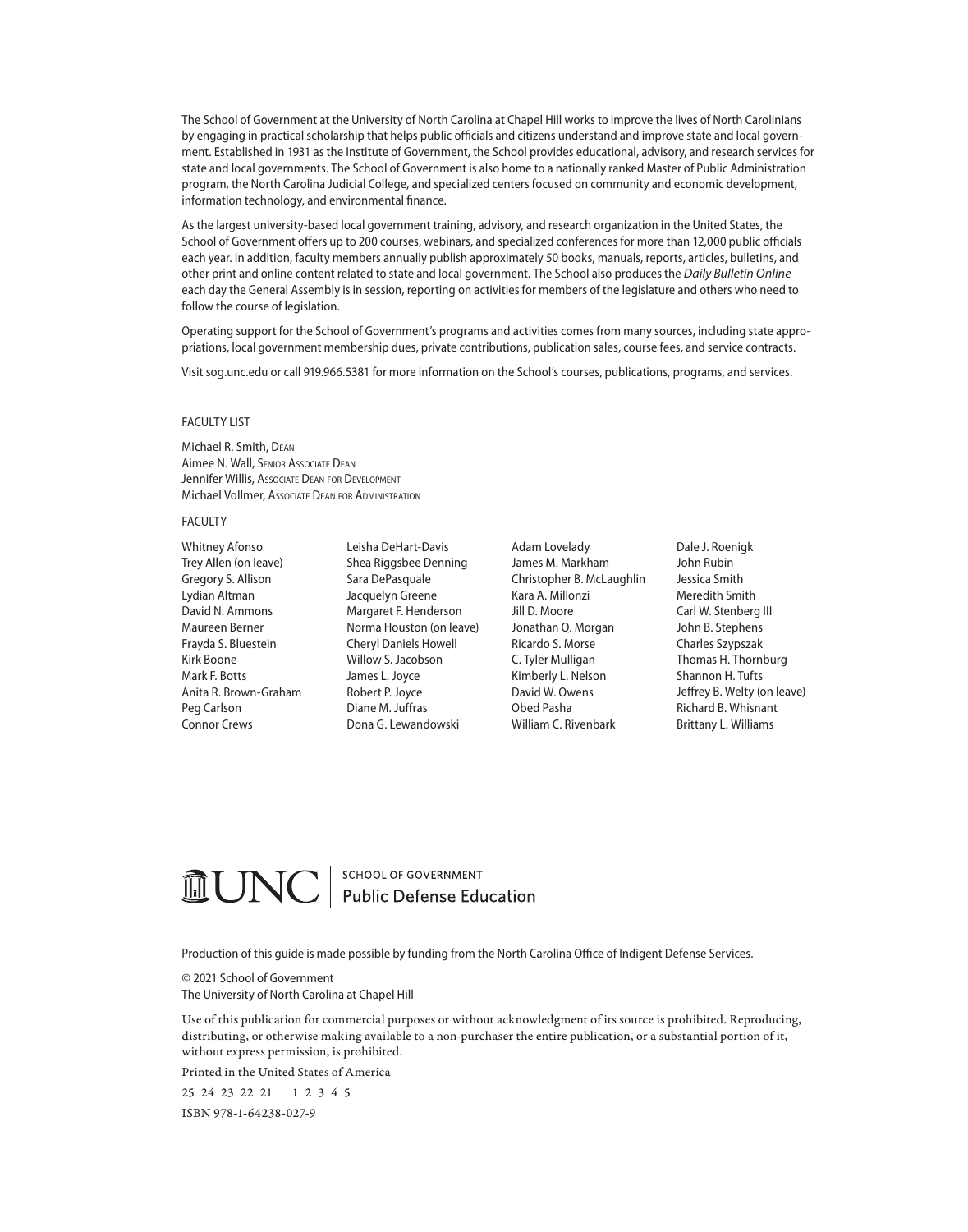### **Contents**

The Timeline of a Typical Incompetency Case 2 The First Forty-Eight Hours 2 Reviewing the Filings 2 Identifying the Players Involved 4 Creating a File 4 Writing a GAL Report 5 The Next Five Days 6 Initial Client Contact 6 Evidence Gathering and Fact Finding 9 Background Checks 10 Motions 11 In Summary 11 Appendix 13

It is one o'clock on a Tuesday afternoon. You have been in court all morning. In one case, your client's only witness is having transportation issues and has not shown up yet. You managed to avoid having the case called until the afternoon, but the judge is not pleased. In a second case, which is being held in a separate courtroom on that same day, you have a trial with a client whom you have just met for the first time and who is facing serious consequences. You have less than an hour over lunch to do legal research in your office, where the voicemails have piled up and a dozen new emails await. You remember that you told another client to swing by the office this afternoon, because you believed you would be done with court by now. As you flip through the mail, you see that you have been appointed to serve as a guardian ad litem (GAL) attorney for a new client in an incompetency matter. The incompetency hearing is scheduled for four weeks from now. You turn to the second page, glance long enough to get a gist of what the case is about, and set the paperwork to the side of your desk. "I'll get to you tomorrow," you think. The next time you pick that paperwork back up will be three weeks from today. You will have less than a week to prepare for court.

The practice of law can be overwhelming. This is particularly true for attorneys who accept the challenges of appointed work. Resources are limited, and there are times when it can be enough of a struggle to accomplish what you have in front of you that day, to say nothing of working on cases that are set one or two months out. The goal of this series is to identify steps that you as the appointed attorney can take early in the life of a case that will help you hit the ground running. With some effort and planning, and a little practice, these tools will set you up for success down the road. Being a better-prepared attorney not only means a less stressful day at the office but also can mean better outcomes for your clients.

Special thanks to Meredith Smith, Associate Professor of Public Law and Government, for her contributions to this guide.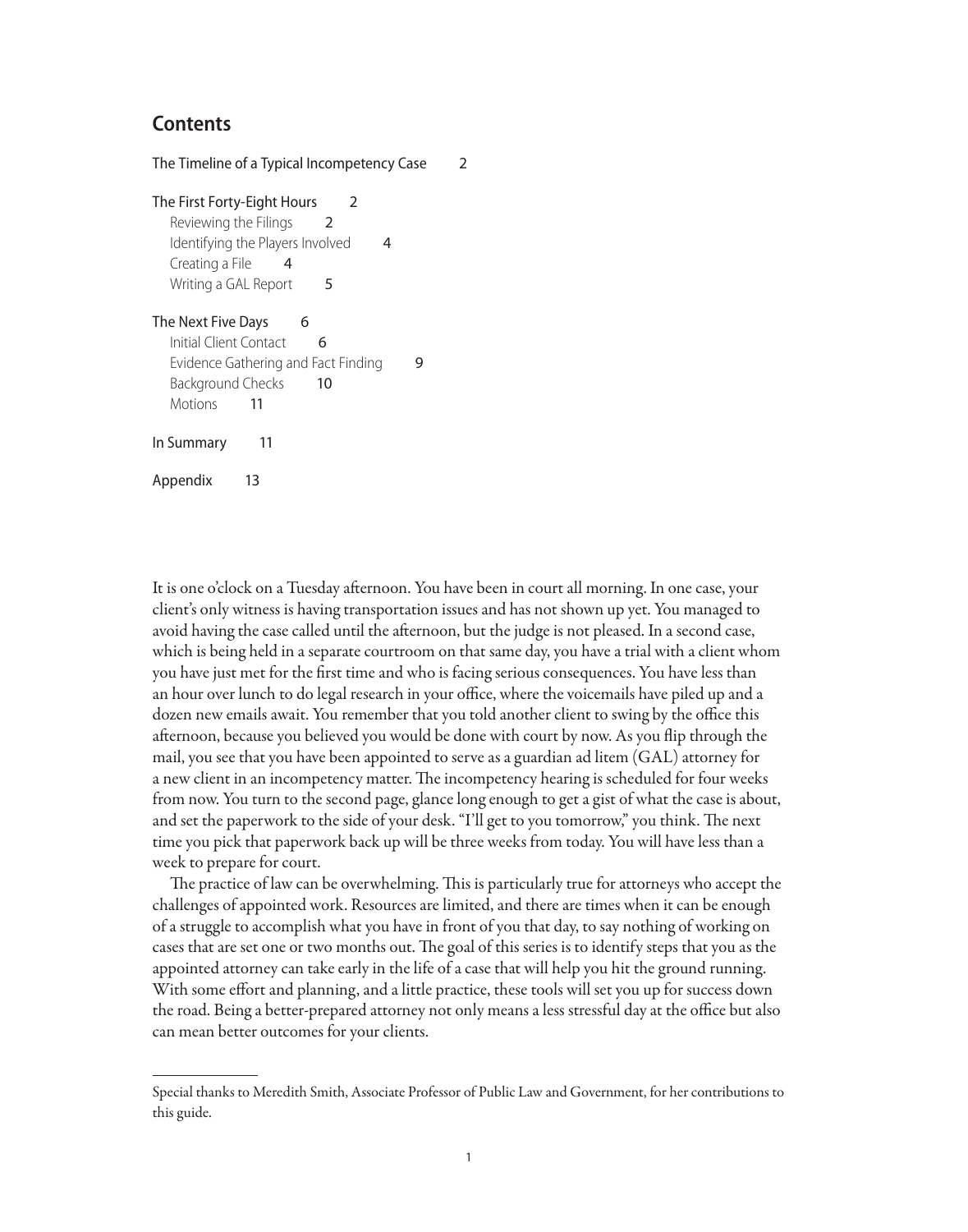### **The Timeline of a Typical Incompetency Case**

Incompetency and guardianship cases move fast relative to many other types of cases, making early preparation particularly important. A timeline of key stages is provided below as a guide to your work as a GAL. While not all cases will unfold in the same manner, this timeline depicts the typical course of events and time frames common in incompetency and adult-guardianship cases governed by the North Carolina General Statutes, Chapter 35A (hereinafter G.S.).

Keep in mind that motions in the cause to address any issue pertaining to guardianship can be filed at any time. G.S. 35A-1207.





### **The First Forty-Eight Hours**

### **Reviewing the Filings**

The first thing you should do when you receive a new case appointment is read the entire packet, start to finish.

### The Usual Forms

As a GAL in a Chapter 35A case, what are some of the documents you can expect to see when you receive appointment paperwork? If it is a new case, the following should occur:

- **•** You will receive a copy of the *petition for adjudication of incompetence and application for guardian or limited guardian*, typically on N.C. Administrative Office of the Courts (AOC) form AOC-SP-200.
- **•** In some cases, you will receive a *guardianship-capacity questionnaire* that has been completed by the petitioner, typically on AOC form AOC-SP-208.
- **•** You should also receive a copy of the *notice of hearing* on form AOC-SP-201, which serves two major purposes. The notice provides you with the date, time, and location of the hearing, and it serves as the clerk's order appointing you as GAL.

Unlike other types of cases, for example a criminal case, you will *not* find a summons in your packet, as none is issued for an incompetency proceeding.

You may see a *motion in the cause* rather than a petition. If the court previously adjudicated your client incompetent and appointed a guardian to act on your client's behalf, any interested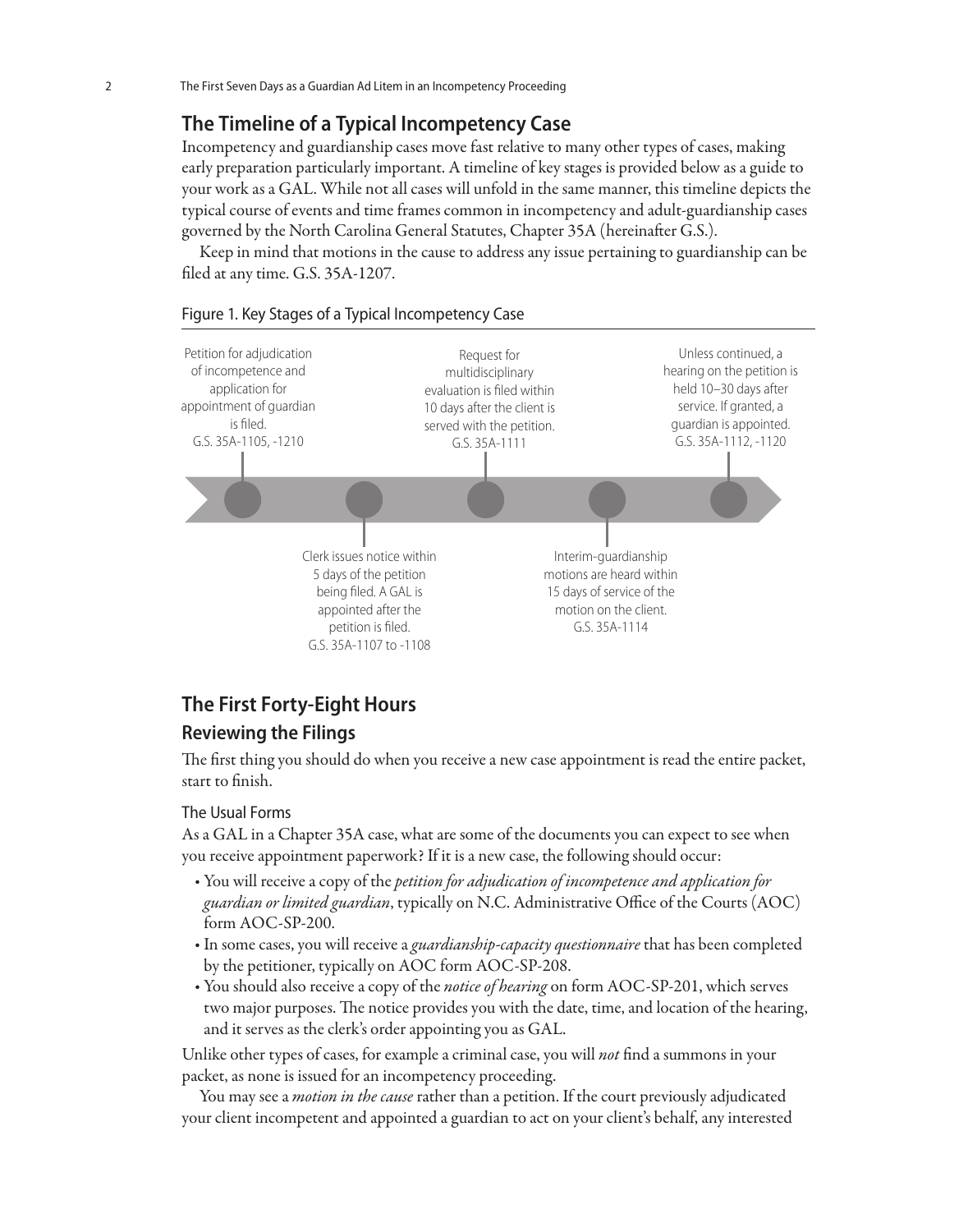person may file a motion in the cause to request a modification of the guardianship order or to consider any matter pertaining to the guardianship.

### The Allegations and Initial Investigation

Take note of what is being alleged about your client. Do the allegations focus on your client's mental or physical needs and issues? Is the nature of the alleged incompetence a lifelong condition, maybe something your client was born with, or does the petition attribute the alleged incompetence to a specific occurrence, such as a traumatic brain injury because of a car accident?

How recently your client allegedly lost capacity may affect how you investigate the case. If it was a recent accident, for example, your investigation will likely include emergency-room records and law enforcement reports, some of which may be incomplete or not yet assembled by their respective agencies. Maybe your client has experienced a slow decline in capacity over time due to a degenerative brain disease, such as dementia. In these cases, you should start thinking about the types of witnesses who may be able to tell you whether they have seen any signs of worsening cognitive skills. You will also want to consider what medical evidence you need to explain your client's prognosis.

Occasionally a petitioner, particularly if that petitioner is a county department of social services, will attach additional documents to the petition to support the allegations. This may include medical, mental-health, or financial records; photographs of your client's home or physical condition; or an opinion letter from a doctor. Take stock of what is included and consider what other information these attachments suggest that you seek out.

### The Relief Sought

When reviewing the pleadings, pay attention not just to what is alleged about your client but also to what the petitioner or movant is asking the court to do. If your client is adjudicated incompetent, is the petitioner asking to have a guardian of the estate appointed, a guardian of the person, or a general guardian? The initial filings will also indicate whether the petitioner is asking for a limited guardianship or an interim guardianship. These details tell you what rights of your client are at stake and could affect the types of evidence you gather. While they will give you some indication of how the petitioner sees your client, these details also matter in terms of your timing, meaning how long you have to prepare for a case. An interim guardianship, for example, will typically be heard much sooner than a hearing on a traditional petition.

Review the petition to see who the proposed guardian is. It could be a relative, an unrelated individual, or a disinterested public agent. Part of your dual role as a GAL attorney in an incompetency proceeding is to consider the appropriateness of a possible guardian for your client, to represent your client's position, and to make recommendations accordingly.

### Compliance with Procedural Requirements

Your initial review of a case is also a good time to begin ensuring that service and notice requirements have been met. GALs should review the record to determine whether the petitioner has complied with procedural requirements. This review should answer the following questions:

- **•** Has the case been calendared in compliance with the time frames set out in G.S. 35A-1108 for an incompetency adjudication and appointment of guardian, or G.S. 35A-1114(c1) for appointment of an interim guardian?
- **•** Does the paperwork indicate that your client's next of kin have been notified of the petition as required under G.S. 35A-1109? Are there other interested persons who are not next of kin but should be notified because of their relationship or closeness with your client?
- **•** Has your client been served in compliance with G.S. 35A-1109? Your client may not have been served by the time you begin inquiring, but it is good to have this on your radar as the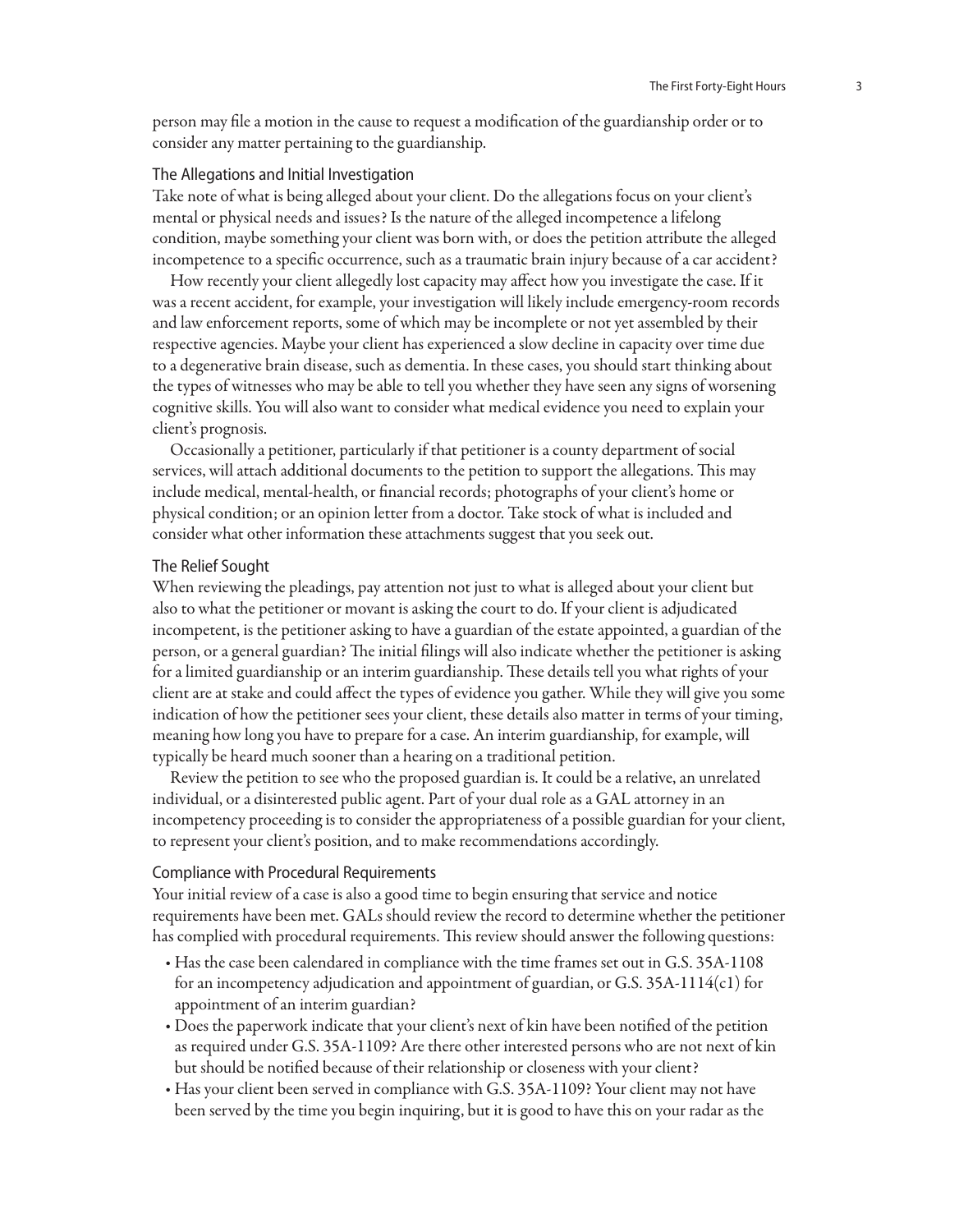case unfolds. To verify that your client has been properly served, you will need to check the courthouse file or ask the clerk. Sometimes your client can tell you, or you may observe a copy of the paperwork in your client's house or room at a facility. If service and notice requirements have not been met, consider whether it is appropriate to alert the petitioner and the clerk of that fact, and be prepared to object to a hearing being held before requirements have been satisfied.

### **Identifying the Players Involved**

An important early step is to identify the potential players in the case. Begin by running a conflict check on every person named in the case paperwork. Identifying conflicts of interest early in a case may help you avoid a messier situation later. For example, you would not want to learn the day before the hearing that your client's sister, who is competing with the petitioner for guardianship over your client, was represented by you or your firm in her divorce. The delay that this can cause may be harmful to your client and potentially embarrassing to you for not raising it sooner. An early conflict check will allow for the appointment of a new GAL sooner, if necessary.

Paying close attention to the people involved in a case, not just the parties but any witnesses, service providers, or next of kin who are identified in the filings, will also help you as a GAL begin to think about who you need to talk to in your investigation.

### **Creating a File**

### Develop a Filing System

From an office-management standpoint, one of the best things a lawyer can do is to develop a good filing system. There are few feelings worse than being in court, rummaging through a messy folder, and scrambling to find the answer to what should have been a simple question. It is the attorney equivalent of being pulled over and not being able to find your license and registration in your glove compartment. It may seem minor in the grand scheme of things, but an attorney who appears unknowledgeable about a case risks losing the client's confidence and frustrating the judicial official.

### Create an Inside-the-Cover Template

One easy way to keep your files organized is to create a template for an inside-the-cover insert for each case. When creating the template, try to think about information that you would like to have quickly available to you for reference. In any court case, this may include party names, dates of birth, addresses, and file numbers. As a GAL in an incompetency case, you also may want casespecific information, like the names of service providers or a list of diagnoses and medications. It may be helpful to designate space in the template for you to quickly record dates, times, and types of work performed, which will make your life easier when submitting a fee application or itemized bill. You can also customize this insert to use as a cheat sheet for an area you may struggle with. For example, you could consider including a simple family tree of your client's relatives if you struggle with name recall or if a case has a confusing familial fact pattern. The appendix includes an example of a template for a Chapter 35A GAL case-file insert. (See page 13.)

#### Calendar Case Dates

You should add all known dates related to a case to your calendar. Doing so will help you identify possible scheduling conflicts, leaving you ample time to resolve them. Dealing with this ahead of time will save you stress later and will help you avoid delays that may not be in your client's interest.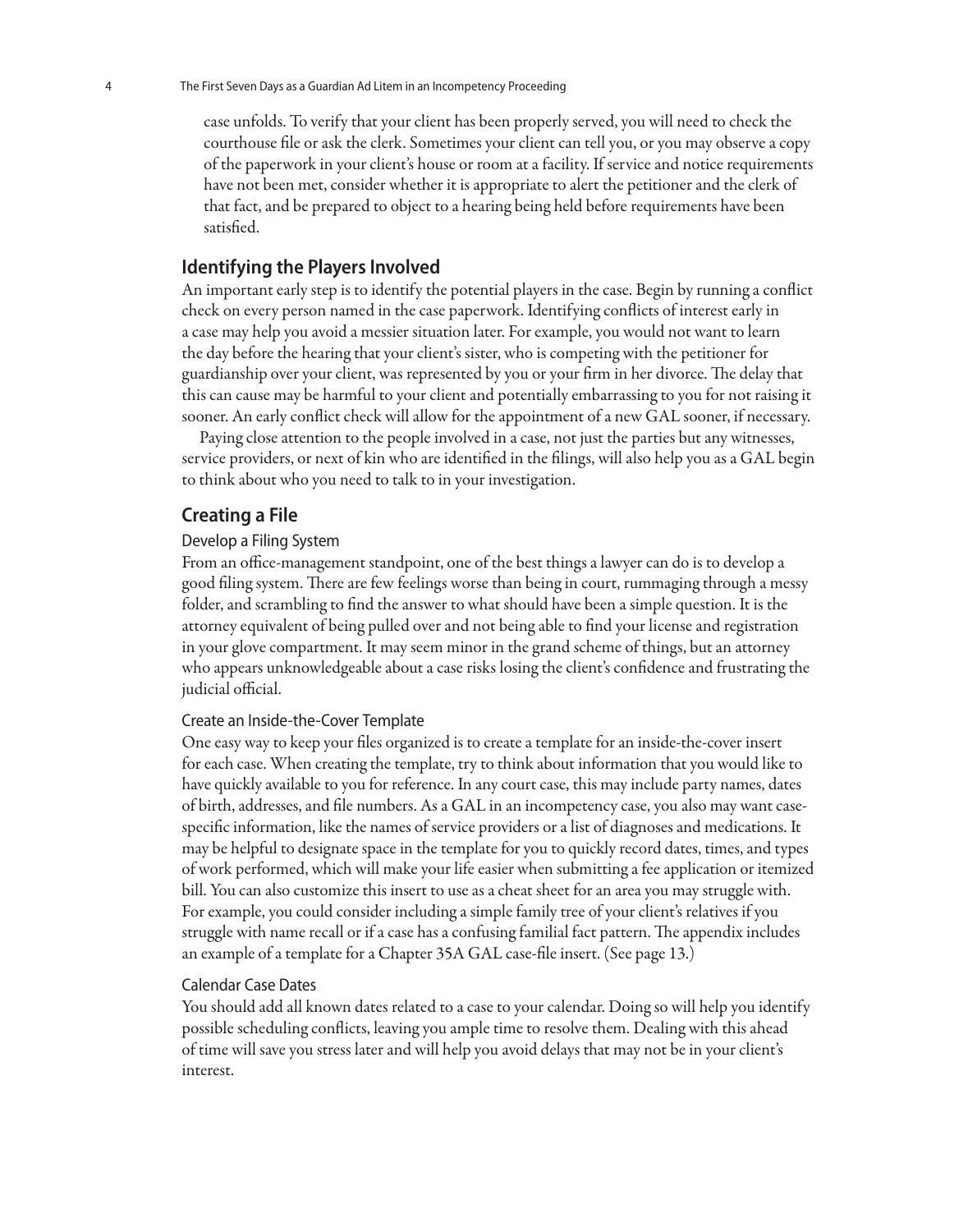In addition to adding hearing dates to your calendar, now is also the time to add any selfimposed deadlines or tickler reminders to your calendar. This may include a deadline to issue subpoenas for records or a reminder to follow up with a service provider. The more proactive you are on your end, the more time it leaves for compliance from witnesses and record holders and the less likely their delay will be to harm your client.

### **Writing a GAL Report**

### Why a GAL Report Is Important

The statutes do not require a GAL to write and submit a report in an incompetency matter, but some courts do, and many courts allow it even if it is not required. Local practice and requirements may vary, but a GAL should strive to submit a written report before the hearing date. Be sure to serve the petitioner with a copy of your report to give the petitioner an opportunity to respond.

It is often overlooked, but writing a report for the clerk is a key component to serving as a GAL. There are many benefits to writing a report. Writing a high-quality, accurate, and thorough report requires the GAL to have a good grasp of the facts and evidence in a case. It helps you get and stay organized, and it doubles as excellent hearing preparation. A written GAL report is also important information at trial for the clerk and lays the groundwork for what you are ultimately recommending that the clerk do. Often in an incompetency proceeding, the GAL will be the only—or one of the only—hearing participants who is also an officer of the court and whom the clerk is familiar with. A good GAL carries credibility with the clerk, and significant weight may be given to the GAL's perceptions and recommendations in a case. Submitting those perceptions and recommendations in writing is crucial because it lays out the information for the clerk in an organized and helpful way and in a format the clerk can return to as needed.

Submitting a written report has other benefits. It ensures that your report, including your investigative findings and thought processes, are part of the court's file in the event of an appeal. An appeal of a case with no GAL report, particularly if the order is light on specific findings of fact, can leave a gap in the record and be harmful to your client's interests. A written report also serves as documentation of a GAL's work and efforts in a case, which can prove helpful in the event of any allegations that you did not fulfill your responsibilities or as explanation for your fee application.

If for no other reason, a GAL should prepare and submit a written report to the clerk because it is an opportunity to lay out to the presiding judicial official, in an unhurried, prepared, fashion, what you think and why you think it. The GAL report will convey to the clerk what details in a case you want to stress the most, what facts are important, and why you find other details insignificant. The report provides background for the clerk on the players involved, occasionally affecting the weight and credibility the judicial official will give to others in a hearing. Suppose, for example, your client's sister wants to serve as guardian and your client opposes her appointment. During your investigation, you find repeated instances where the sister was dishonest with you, or perhaps with a doctor's office or bank teller. These would be important details for the clerk to learn and might shape the outcome of the case.

If you are not entirely convinced that writing a report as a GAL will make a difference, consider the other areas of your practice, the other courts you appear in, and how quickly you would jump at the opportunity to have a permissible method to provide your narrative of a case to the presiding judge, giving your recommendations for the case and your reasons for feeling that way. Failing to reap this and the other benefits of writing a GAL report is a missed opportunity and potentially a disservice to both you and your client.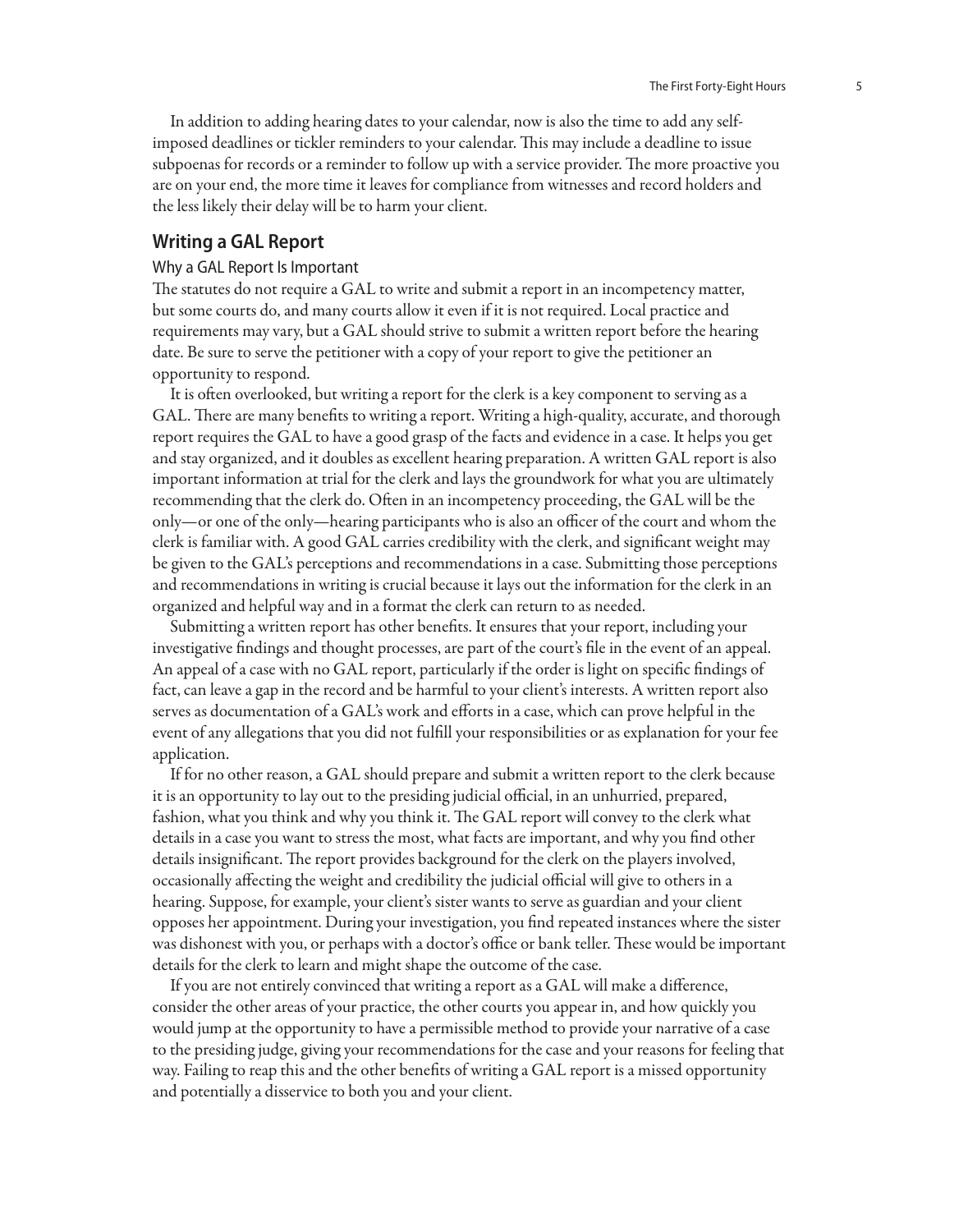Remember that as a GAL, you are both an attorney and a potential witness because of your role in investigating the facts of the case. Your report is a potential area for cross-examination and has the benefit of giving the petitioner an opportunity to understand your views and recommendations.

### Why You Should Start Creating the Report Early in the Case

A GAL report necessarily includes information that you as the GAL will learn throughout the life of a case. So why is writing a GAL report listed among the steps you should take during the first few days of receiving a case? Because this is when you should begin working on the report and organizing your notes in preparation for writing the report.

You should create a basic template for a GAL report. As you review the contents of the filings and create your file, take your GAL-report template and plug in the basic case and biographical information, such as file name and number, the date you were appointed, and the date of the hearing. Place a notepad or a few pieces of paper stapled together in your file, and take all of your notes throughout the investigation there. Keeping your records organized and in the same place will save you time when you ultimately write your report and prepare for court. Diligent note taking and organized record keeping will also help you when the time comes to prepare a fee application or billing invoice for your work in a case.

Creating a template for your written reports will help you stay organized and will save you time in each new case. Attached to this guide are examples of GAL report templates for different kinds of cases. These include a report template for a petition for adjudication of incompetence (page 14); a report template for a motion in the cause, including for the modification of guardianship (17); and a report template for when a request for restoration of competency has been filed (19). As shown in the templates, consider including relevant statutory references in your written report. It is good to provide the clerk with the applicable law, and you may also find it serves as a handy cheat sheet for your own use during the hearing.

After drafting reports concurrently with your work in a few cases and fine tuning your templates, you should find that the approach becomes routine and that the benefits become obvious. It is a nice feeling to be a few days out from your hearing and to need only to review or edit your report rather than begin from scratch.

Of course, every case differs. Your template is just that: a basic structure for presenting the pertinent information. What is pertinent and what deserves emphasis necessarily varies. Each report you write should reflect the unique circumstances of the case and your client.

### **The Next Five Days Initial Client Contact**

#### Contacting Your Client for the First Time

You should initiate contact with your client within the first few days of being appointed as a GAL. In most appointed cases, that begins with a letter addressed to your client. Do not recreate the wheel with each case. Instead, create a form letter for initial client contact that you can easily update and reuse. A template for an initial-client-contact letter is provided in the appendix (page 21). This letter should explain your role as GAL and what the client needs to do to set up an appointment with you. Sending the letter does not necessarily mean that the client will understand or be able to follow through, and you should not wait too long to see if that happens. Sending the letter does, however, document the beginning of your efforts. Also, the way clients do or do not respond can provide indications of their capacity to manage their own affairs. By sending the letter soon after your appointment, you can afford to wait a few days to see if you get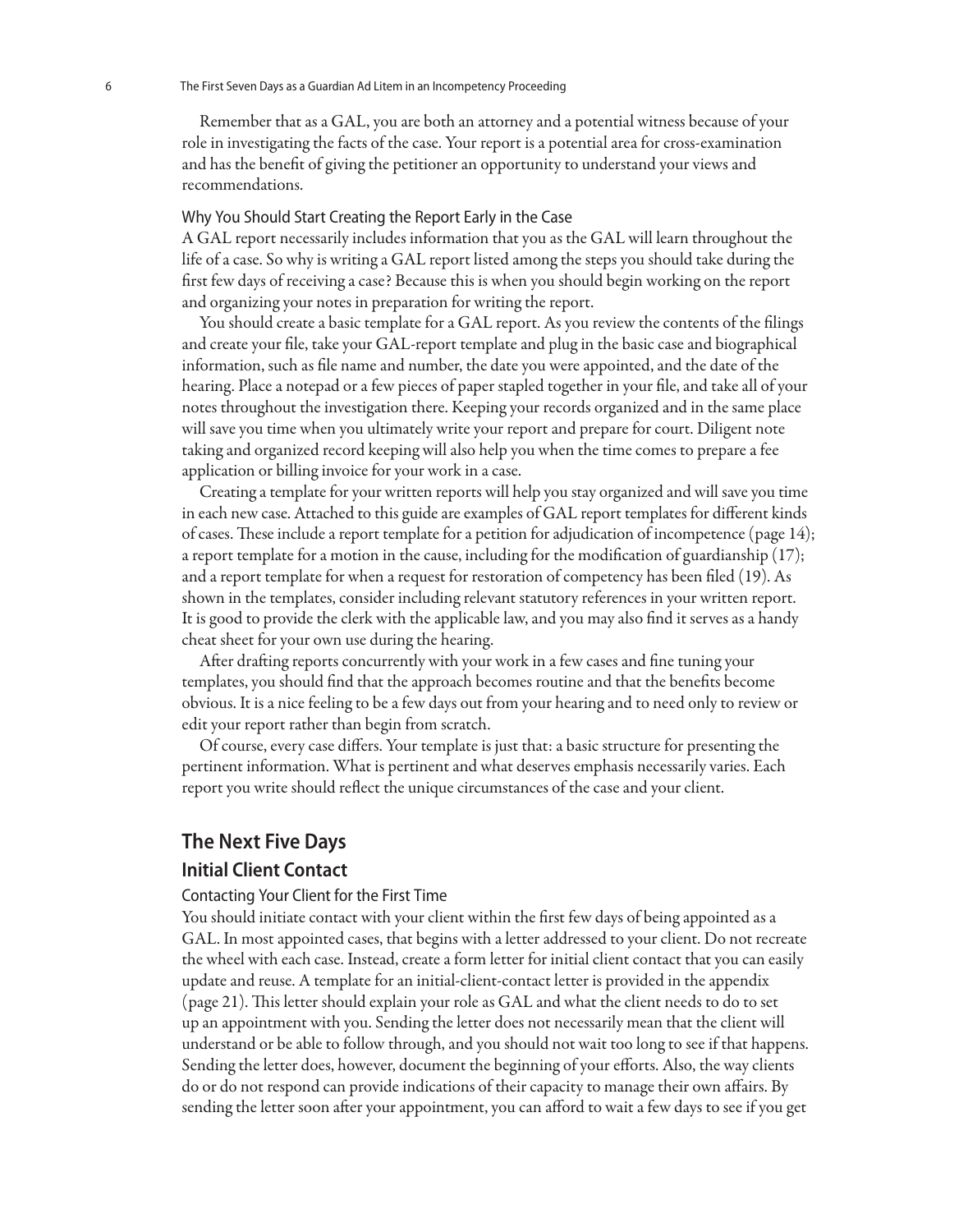a response before calling or visiting your client yourself (unless you have reason to believe that you need to act sooner).

### Prepare for Your Client Interview

Create and use a client-intake template for your initial client interviews. This does not necessarily mean a form for your client to fill out, although that is certainly something you can do if you believe it may be helpful. Using a template to record notes from your introductory client meeting helps ensure that you address the most important matters. Being thorough with your client also stresses the importance of getting firsthand information from your client whenever possible while avoiding the easy trap of putting too much emphasis on what others, particularly the petitioner, allege about your client.

On your template, begin with information that you want to provide to your client. This should include an explanation of your role as GAL, including the duty to determine your client's wishes and to make recommendations regarding the client's best interests. You will also need to explain the nature, purpose, and legal effects of a guardianship proceeding. Discuss your client's rights to contest the petition, to request limits on the guardian's authority, to object to or propose a particular person as guardian, to request a jury trial, and to retain a private attorney. Remind your client of the hearing's scheduled place and time and of your client's right to attend it. If your client needs assistance with getting to the courthouse, you may be able to obtain transportation through the North Carolina Department of Health and Human Services or through your local county department of social services.

Include on your template questions that address common issues in incompetency cases. Examples may include questions designed around orientation (e.g., What is today's date? or Where are we right now?), or information that you can verify with other sources (e.g., How long have you been in this facility?). Incorporate general questions about your client, including questions about your client's personal, professional, familial, and medical background.

When formulating your questions, remember your dual roles as a GAL: to represent your client, which includes determining the client's wishes, and to form a basis for your own recommendations regarding your client's best interests if they differ from the client's wishes. The questions you ask your client should be designed to help you fulfill those purposes. Some of your questions will be intended to gather facts, such as asking how your client is doing, what the client's relationship is like with relatives or caretakers, and what your client needs help with or is concerned about. Other questions may be intended more as a test of your client's memory or capacity. For example, you may want to ask who the client's doctor is or what diagnosis was provided. Asking practical questions, such as what the client would do if there were an emergency, what medications the client takes and when, or what steps the client takes after receiving a bill in the mail, can also be illuminating. Remember to always try to ascertain your client's wishes with respect to finances, health care, residence, employment, visitors, religion, and other major life areas.

#### Getting a Full and Accurate Picture

It is important to strike a balance in your initial interview between having an idea of what you want to discuss and what you hope to learn from the interview, while also taking the evidence as it comes. You do not want to miss something important because you have blinders on. You will want to provide the clerk with a full picture of your client. Find out who your client is as a person and what your client has seen, done, or experienced that has led to the client's current situation. There is more to your client than capacity alone. What does your client love to do? What about hobbies and interests? Where does your client like to go? Is your client used to being independent? Are your client's current challenges new and unfamiliar? Is your client used to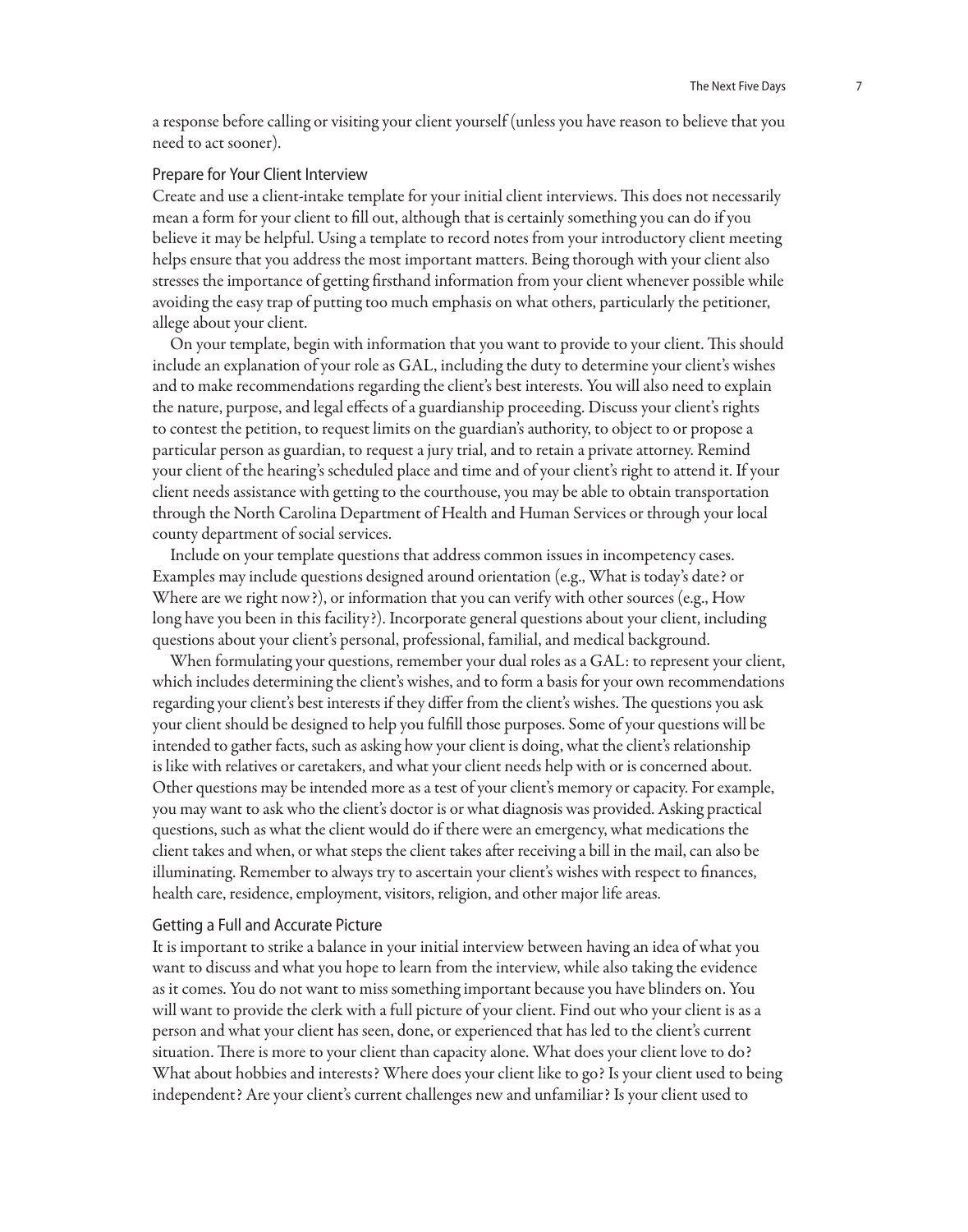being the one taking care of others? Find out what happened in your client's life that is relevant to the clerk or to a future guardian. The petitioner should not be the only party telling the clerk a narrative. Your interview will help give both you and the clerk a more complete picture of your client's needs.

As a GAL, you may have a client with speech impairments, memory loss, developmental issues, paranoia, or other conditions that affect communication. Remember that your client's ability or willingness to communicate with you may be affected by recent experiences or current surroundings. Your client may be out of a normal routine or away from home. Your client may be in a facility where residents are routinely interviewed by strangers such as doctors, nurses, social workers, or other service providers, and may have interview fatigue. Or it may be more difficult for your client to remember you or distinguish you from other visitors. Your client may be scared or angry and distrustful of others or may be taking new or different medications and still adjusting to the side effects. You will need to take these possibilities into consideration when speaking with your client to be able to put the conversation in perspective.

### Moving the Case Forward

Your initial client interview is a good time to take additional steps to put balls in motion and keep the case moving forward while you return to your other cases and clients in the days ahead:

**Provide a roadmap.** Inform your client how these cases typically unfold and what you generally expect to happen and when. Remember that although you may have been through this process an untold number of times as a GAL, your client has not.

Signing releases. Being a GAL may make accessing some records and information easier, but it may be worth having standard releases prepared ahead of your meeting for your client to review and sign. This may help you avoid future obstacles to obtaining documents. Create a release template for you and your client to write in the names of any providers you identify during your meeting. For some records, your client's release may need language that satisfies the Health Insurance Portability and Accountability Act (HIPAA) or Confidentiality of Substance Use Disorder Patient Records. *See* 45 C.F.R. §§ 160, 164; *See also* 42 C.F.R. § 2.1–.67. Often, these facilities will have their own release templates for your client to sign. If there is a facility in your area that you commonly request records from, such as a hospital or treatment facility, consider making copies of its blank release forms to have readily available for future cases.

Prepare a witness list. Find out who in the client's life has a unique view into the client's daily habits. Include acquaintances and providers who have insight into your client's capabilities or the appropriateness of any potential guardians. Next of kin are provided notice of incompetency hearings and are important to you and your case, but often the person who knows your client best is a neighbor or someone in the community, like a bank teller or pharmacist. Find out whom your client interacts with and why.

Identify alternative placements. Determine where your client wants to live and what alternatives, if any, are agreeable. Ask the client what things are important and what the client's needs are. Ask questions that will help you as the GAL identify important considerations for your client—for example, whether a locked facility is necessary or only an occasional checkin is sufficient. Perhaps your client is fully capable of preparing meals but needs help taking medications. These are important distinctions to make when considering competency and what outcomes are in your client's best interests, including the possibility of a limited guardianship. Remember that there is a statutory preference for in-home placement rather than placement in facilities, and a preference for group or nursing homes over other types of treatment facilities. G.S.  $35A-1241(a)(2)$ .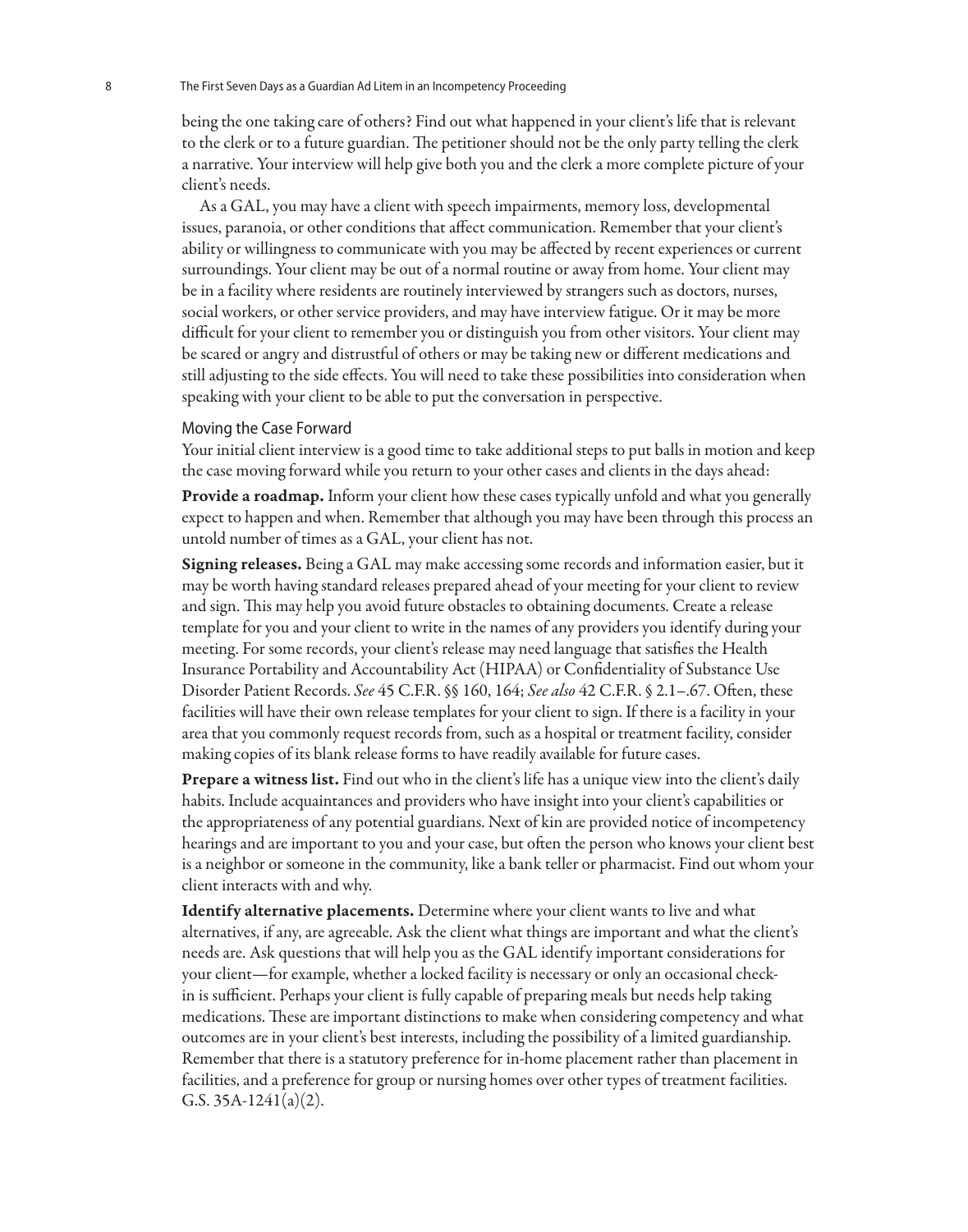Give the client tasks. Use the initial meeting to establish your client's to-do list. Any task you need your client to accomplish should be addressed at this point to give your client the maximum time possible to complete it. For example, you may want your client to get you a bank statement or a list of current medications. These tasks may look different in an incompetency case compared to other types of cases, given the stronger possibility of your client having difficulty managing affairs. Ask the client to follow up with you at a certain time. Do not rely solely on the client to get you the information, but see whether the client can, which may give you an additional sense of the client's capabilities.

### **Evidence Gathering and Fact Finding**

Other Parties and People, Including Potential Guardians

As a GAL, you will speak to several people other than your client during the life of a case. Typically, this includes the petitioner, the proposed guardian, and your client's next of kin, if any. In some cases, the list may also include social workers, medical and mental-health-treatment providers, and even employers and landlords.

During the first week following your appointment as GAL, begin the process of reaching out to anyone you want to speak with, including people identified during your initial meeting with your client. The way you contact these individuals is a matter of personal preference, but you may find that certain approaches work best, depending on the role that the person has in a case.

For people you are sure you want to speak with, calling and leaving a voicemail explaining why you are contacting them is often the most direct and efficient approach. If there are people you are open to hearing from but whose value to your case is uncertain, such as an estranged aunt or uncle listed in the petition, consider sending them a letter explaining your role in the case and inviting each person to contact you. Doing so helps ensure that these individuals have your information and are at least nominally aware of the situation, allowing them the opportunity to contact you if they have important information to share. If you find yourself in the somewhat uncommon position of believing that meeting with a person without prior notice will be best, make your unannounced visit without writing or calling ahead. In that instance, be sure to identify yourself, your client, and your role in the case.

Contacting the proposed guardian in an incompetency case is of the upmost importance for a GAL, but your initial outreach to that person may differ from how you contact others. If you are appointed sufficiently in advance of a hearing date, consider sending the proposed guardian a letter explaining your role in the case and requesting that the individual contact your office to schedule an appointment. This serves two purposes. First, it helps you get a meeting on the calendar with the proposed guardian. Second, shifting the onus to the proposed guardian to contact you may give you an indication of that person's ability to help manage your client's affairs. If your client's best friend wants to serve as guardian but is unable to respond to an attorney's letter (or follow-up letter, or telephone call), that is concerning. If a proposed guardian schedules a meeting or call, and then fails to follow through, that should be a red flag, particularly if it happens repeatedly or without excuse. Give multiple chances if you can. This is another reason to start this process early so there is time to let it unfold.

### Subpoenas and Records Requests

It is inevitable that you will learn of additional people to interview as your work in a case progresses, but you should be able to identify the bulk of the individuals you want to contact from your review of the pleadings and your initial client meeting. Begin preparing a list of anyone who may be a witness, particularly someone who would be testifying as an expert or in a professional capacity. Issuing subpoenas early in the process allows time for service, helps ensure witness availability, and reduces the chance of a potentially harmful delay to your client.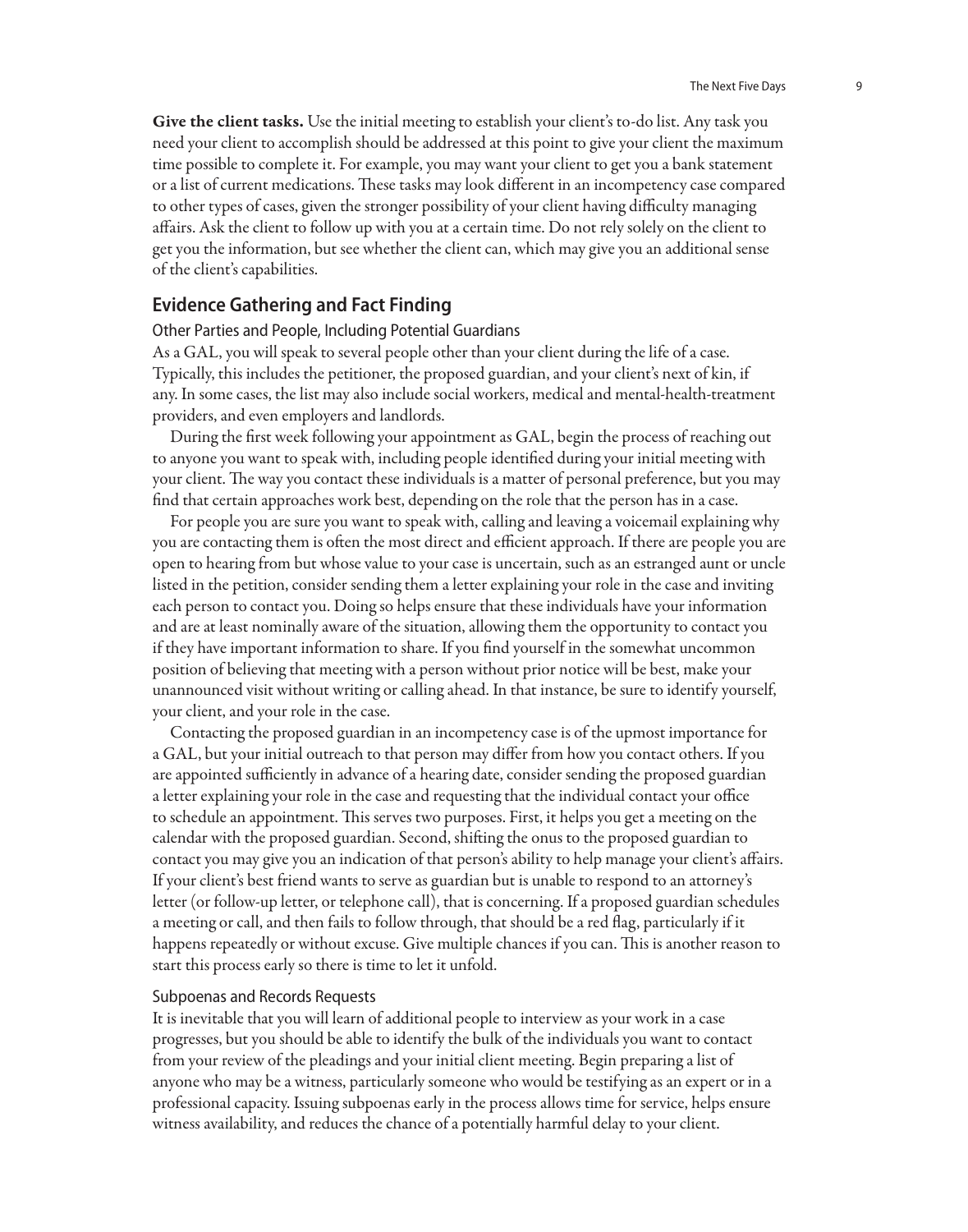Similarly, as you are reviewing the filings in a new case and speaking with your client, be thinking about what records you would like to see and how they may help you fulfill your GAL duties. Some records may be obvious from the allegations in a petition. With your client's capacity being called into question, mental-health and substance-abuse records are going to be key. If a client has allegedly been hospitalized or financially exploited, seek out the corresponding medical and financial-institution records. Try to think of records of offices or departments that, even if not directly named in the allegations, may shed light on your client or other people involved in the case. Law enforcement may have a history with your client or other people with whom your client has interacted, and that history may document past concerns for maltreatment.

Do not overlook the role that the Department of Social Services (DSS) can play in a case, even when it is not a party to the action. Depending on your client's age, you may want to request records from both child- and adult-protective services related to your client or any proposed guardian. Social-services records can provide a wealth of information. You may need to obtain a court order requiring DSS to provide you with records related to your client. Do not assume that DSS has not investigated allegations involving your client or others important to your case just because it is not the petitioner.

Obtaining these different records from various entities takes time, and the requests do not always look the same. Some record holders will comply with a simple records request written on letterhead explaining your role as GAL. This is another example of a type of letter you can create a template for to save yourself time in future cases. If your client has signed a release for an office to release those records, include a copy of that release with your letter. Other offices will require a subpoena or possibly a court order. Identifying these different record holders (and taking the steps needed to obtain their records) early in a case will help you do your job better. Do not leave yourself stuck between a rock and a hard place by proceeding with a case in which you do not have all the relevant information or seeking a continuance that you may have been able to avoid. Record holders are also more likely to cooperate when given sufficient time to do so. Help yourself avoid the headache of scrambling two days before a hearing and hounding an office for its records.

### **Background Checks**

It is important to conduct background checks on any potential guardian, including any person you or your client plan to propose. This includes both civil and criminal histories.

Often, when DSS is the petitioner, it will pull the criminal background check for the proposed guardian. It is easy for a GAL to get in the habit of assuming that someone else has inquired about a proposed guardian's background. The GAL, however, should be requesting these background checks in any case in which the petitioner does not provide them at the outset. Criminal background checks may tell you something important or disqualifying about an individual, and clerks are going to assume that you have completed those checks. Avoid the nightmare scenario of your client being abused by a guardian after you recommended that guardian's appointment without first running a background check and discovering prior convictions for assault. Keep in mind that certain convictions may prevent the potential guardian from becoming bonded by a licensed bonding company, a prerequisite for serving as a guardian of the estate or general guardian.

Criminal-record checks of different types can be obtained through the clerk of superior court's office and through public-access computers at all courthouses in North Carolina. The procedure for obtaining these records and the associated cost, if any, depends on whether you are requesting a county-only or statewide search and whether you are requesting that the results be certified. For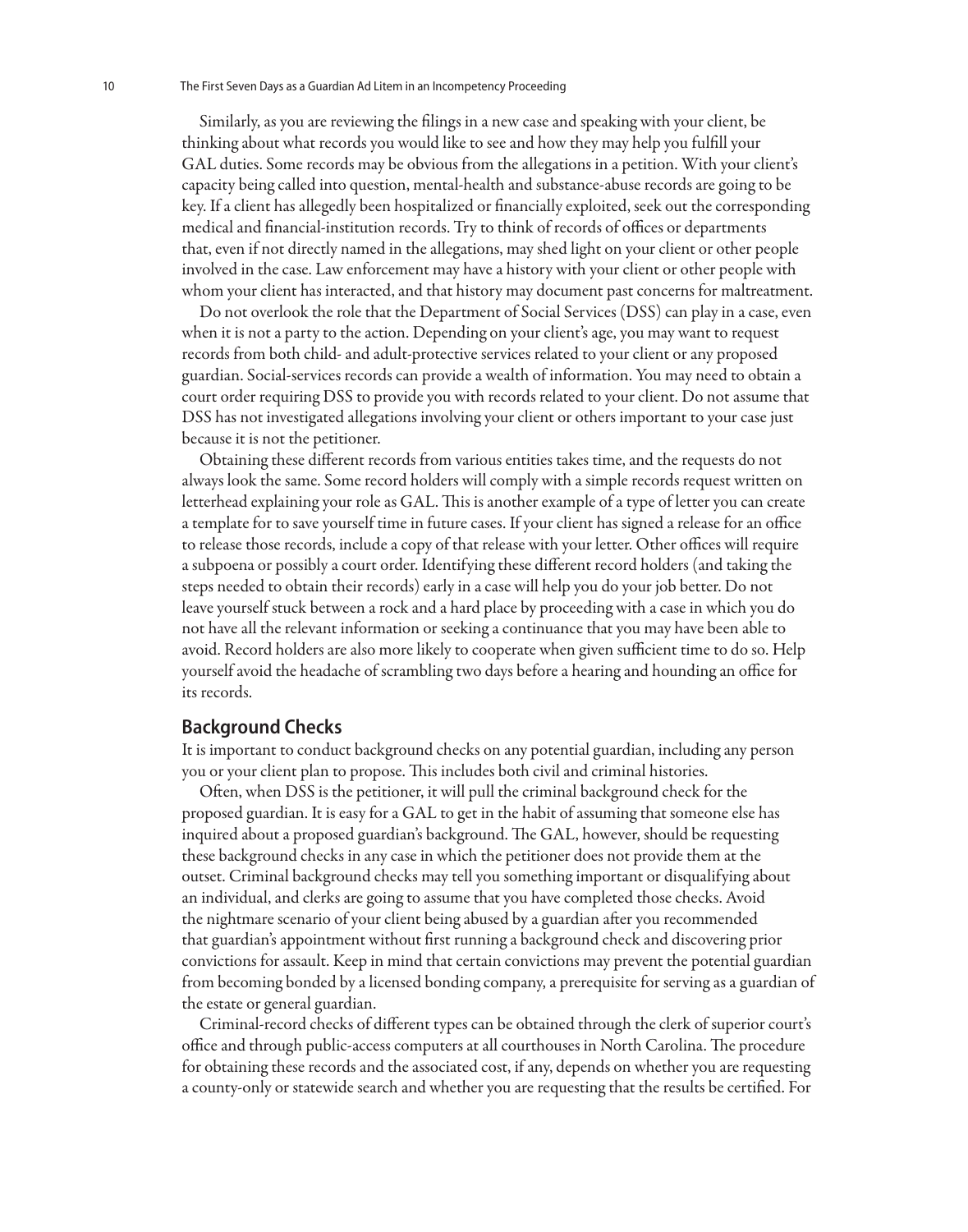a detailed explanation and links to appropriate forms, visit the North Carolina Judicial Branch's website at https://www.nccourts.gov/help-topics/court-records/criminal-background-check.

Civil background checks should also be completed. A GAL can use the Civil Case Processing System, more commonly referred to as VCAP, to search for any possible red flags in a proposed guardian's background, such as prior restraining orders. VCAP is accessible through the civil department of a clerk's office. For more information on VCAP, visit: https://www.nccourts .gov/services/remote-public-access-program. A VCAP user manual is also available on the state's judicial-branch website at https://www.nccourts.gov/documents/publications/civil-case -processing-system-vcap-user-manual.

For cases where a guardian of the estate or general guardian is being considered, a GAL may want to use VCAP to determine whether there are any existing liens or judgments against the proposed guardian for outstanding debts. Similarly, a GAL may consider using Public Access to Computer Electronic Records, more commonly known as PACER, to find out whether a proposed guardian has filed bankruptcy.

Always remember to check social-media accounts for people involved in guardianship cases, but particularly for anyone who may potentially serve as guardian. Compare what you find on social media to what people tell you in interviews. Social-media histories may be evidence of someone's good and caring nature, or they may make you aware of possible red flags.

### **Motions**

In most guardianship cases, there are no additional filings once the petition is filed and before the hearing on the petition is held. There are times, however, where it may be appropriate for a GAL to file a motion, and you will want to consider that possibility as you begin work in a case. For example, G.S. 35A-1114 specifically authorizes you as GAL to file a motion requesting the clerk to appoint an interim guardian when (1) there is reasonable cause to believe your client is incompetent, (2) there is or reasonably appears to be an imminent risk of harm to your client or your client's estate, and (3) an interim guardian is needed to intervene on your client's behalf before the adjudication hearing.

There may be other motions to consider filing before the adjudication hearing. For example, a GAL may want to consider the appropriateness of requesting a jury trial under G.S. 35A-1110. A client's right to a jury trial is considered waived if a request is not made. Another request for the GAL to consider early in the process is for a multidisciplinary evaluation under G.S. 35A-1111. A motion for a multidisciplinary evaluation must be made in writing within ten days of the client having been served with the underlying petition.

### **In Summary**

No two cases are the same. The work of a GAL will differ depending on the circumstances of each case. There are familiar patterns across cases, however, and steps that are frequently taken. There are steps GALs can and should take in the first week following their appointment that will save time down the road and help you do the best job possible. Some of these steps, such as creating and implementing templates, take time to develop at first. Once you have incorporated them into your routine and become comfortable with using these tools, you should soon see the benefits for you and your clients.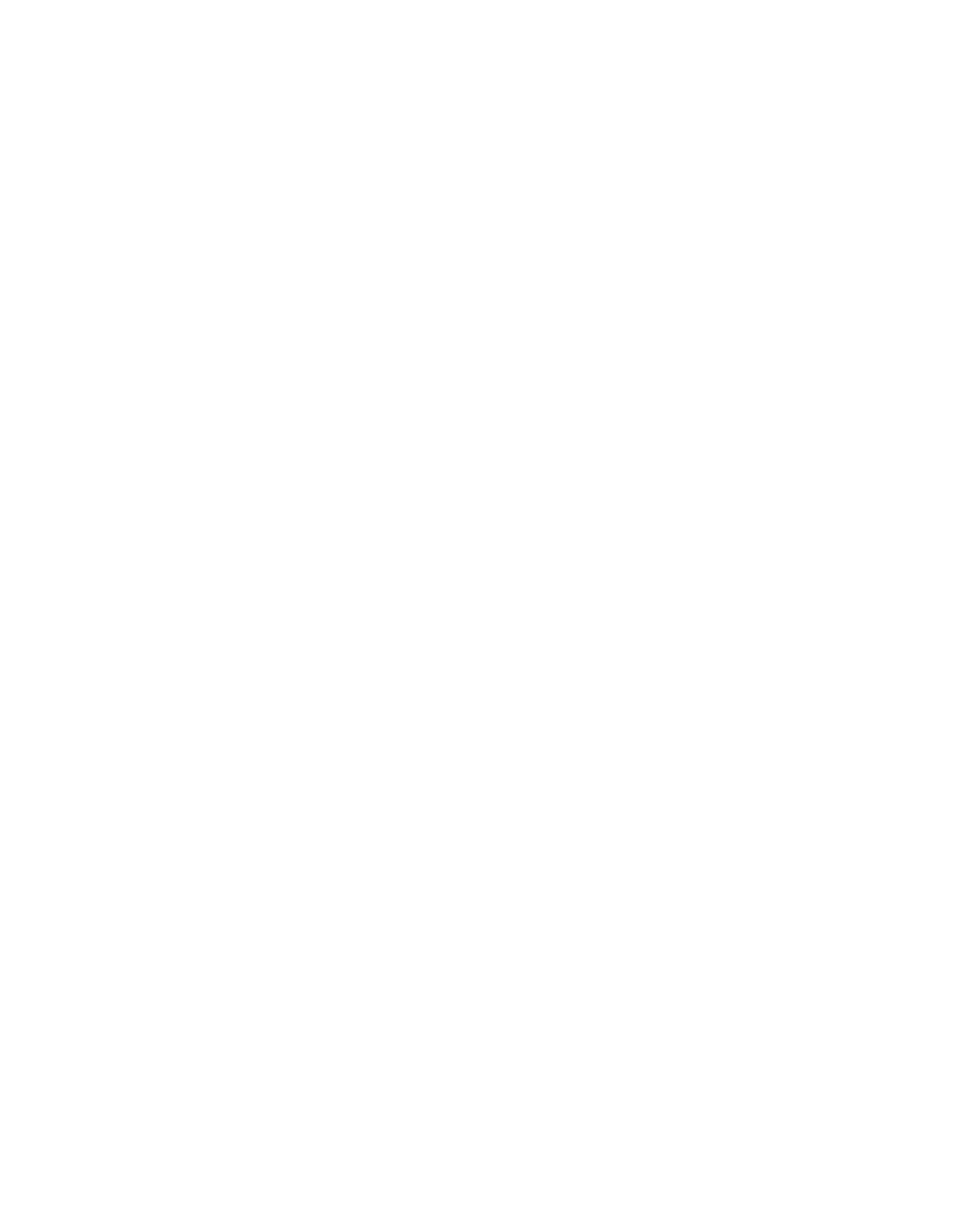### **Appendix**

### **Case-File Insert**

### **Key Case Information**

| File number                                       |  |
|---------------------------------------------------|--|
| Client's name                                     |  |
| Address                                           |  |
| Telephone                                         |  |
| Date of birth                                     |  |
| Petitioner's name & contact<br>information        |  |
| Proposed guardian's name &<br>contact information |  |
| Hearing date(s)                                   |  |

\_\_\_\_\_\_\_\_\_\_\_\_\_\_\_\_\_\_\_\_\_\_\_\_\_\_\_\_\_\_\_\_\_\_\_\_\_\_\_\_\_\_\_\_\_\_\_\_\_\_\_\_\_\_\_\_\_\_\_\_\_\_\_\_\_\_\_\_\_\_\_\_\_\_\_\_\_\_ \_\_\_\_\_\_\_\_\_\_\_\_\_\_\_\_\_\_\_\_\_\_\_\_\_\_\_\_\_\_\_\_\_\_\_\_\_\_\_\_\_\_\_\_\_\_\_\_\_\_\_\_\_\_\_\_\_\_\_\_\_\_\_\_\_\_\_\_\_\_\_\_\_\_\_\_\_\_ \_\_\_\_\_\_\_\_\_\_\_\_\_\_\_\_\_\_\_\_\_\_\_\_\_\_\_\_\_\_\_\_\_\_\_\_\_\_\_\_\_\_\_\_\_\_\_\_\_\_\_\_\_\_\_\_\_\_\_\_\_\_\_\_\_\_\_\_\_\_\_\_\_\_\_\_\_\_

**Client Notes** (e.g., diagnoses, medications, service providers)

### **Quick Time Tracker**

| Date | Time spent | Work performed |
|------|------------|----------------|
|      |            |                |
|      |            |                |
|      |            |                |
|      |            |                |
|      |            |                |
|      |            |                |
|      |            |                |
|      |            |                |
|      |            |                |

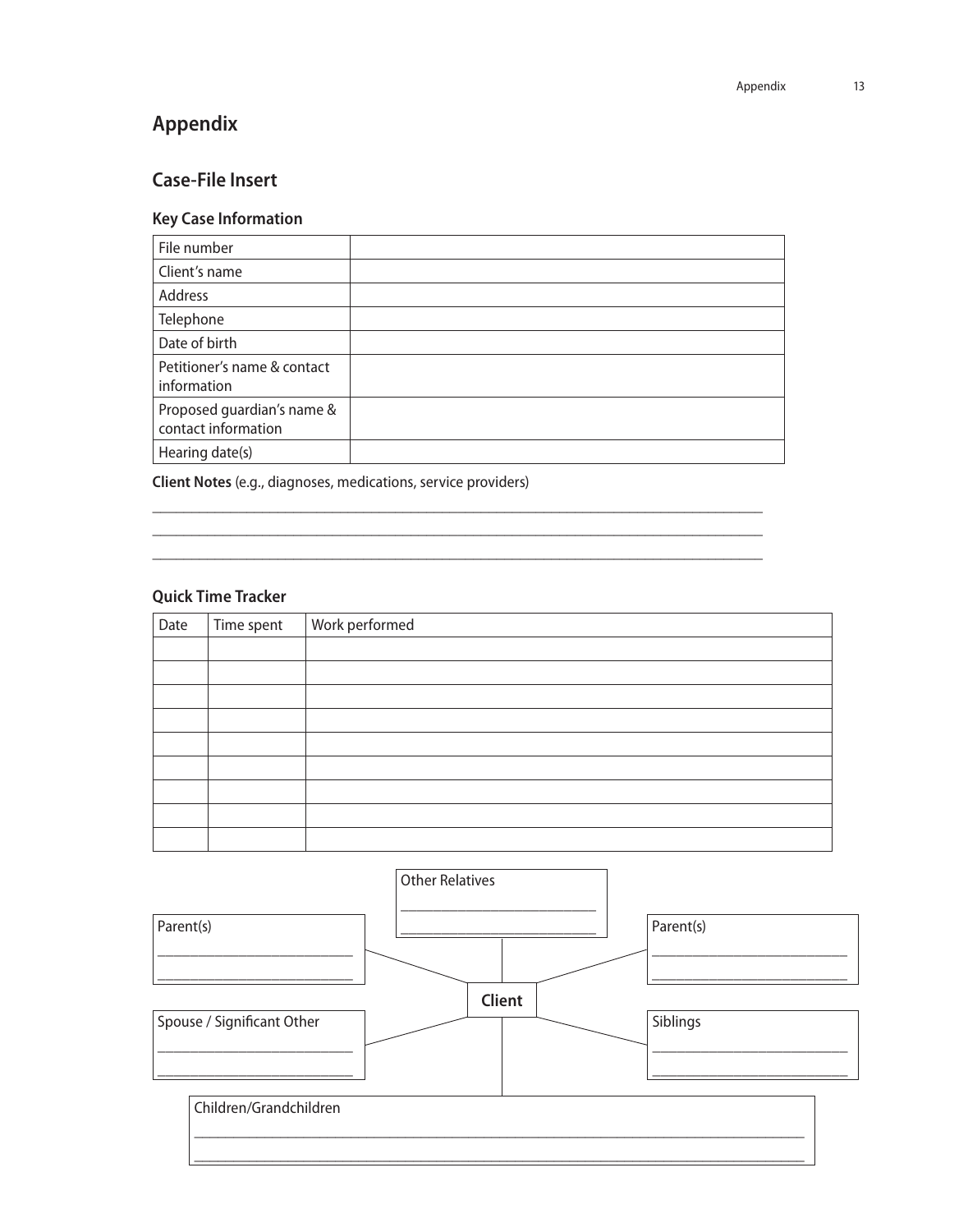14 The First Seven Days as a Guardian Ad Litem in an Incompetency Proceeding

of a guardian has been filed.

| Use this report<br>template for | STATE OF NORTH CAROLINA<br><b>COUNTY OF COUNTY'S NAME</b>                             |  | IN THE GENERAL COURT OF JUSTICE<br><b>SUPERIOR COURT DIVISION</b> |
|---------------------------------|---------------------------------------------------------------------------------------|--|-------------------------------------------------------------------|
| cases in which a                |                                                                                       |  | FILE NO.                                                          |
| new petition for                |                                                                                       |  |                                                                   |
| adjudication of                 | IN THE MATTER OF:                                                                     |  |                                                                   |
| incompetence                    | FIRST & LAST NAME                                                                     |  | Guardian ad Litem Report                                          |
| and an application              |                                                                                       |  |                                                                   |
| for appointment                 | NOW COMES the duly annointed and undersigned Guardian ad Litem for the Respondent and |  |                                                                   |

**NOW COMES the duly appointed and undersigned Guardian ad Litem for the Respondent and makes the following report to the Court:**

### **BACKGROUND**

- 1. I, GAL'S NAME, was duly appointed as Guardian ad Litem ("GAL") under N.C.G.S. § 35A-1107 for FIRST AND LAST NAME on DATE OF APPOINTMENT.
- 2. RESPONDENT'S FIRST AND LAST NAME ("Respondent") is AGE, SEX, AND ADDRESS OF RESPONDENT.
- 3. On DATE OF FILING, PETITIONER'S FIRST AND LAST NAME ("Petitioner") filed a petition for adjudication of incompetence and application for appointment of a guardian under N.C.G.S. § 35A-1105, -1210. The Petitioner is seeking to have NAME(S) OF POTENTIAL GUARDIAN(S) appointed as GUARD-IAN OF THE PERSON / GUARDIAN OF THE ESTATE / GENERAL GUARDIAN for the Respondent.

### **Investigation Summary**

- 4. DOCUMENT SUMMARY: Summarize the documents you reviewed as GAL, including medical records, psychological evaluations, law enforcement records, financial statements, and social-services files. Highlight the most important information for the court and detail what conclusions you drew—and want the court to draw—from these documents.
- 5. INTERVIEW SUMMARY: Summarize the people you interviewed as GAL, including next of kin, friends, neighbors, service providers, and other community members. Describe the key takeaways from those conversations. What did those conversations tell you about your client, your client's competency, and your client's wishes? What do those conversations suggest is in your client's best interests?
- 6. RESPONDENT-INTERVIEW SUMMARY: Summarize what you concluded from conversations with your client. Share your client's wishes with the court. If you were unable to ascertain your client's wishes, explain why. What should the court know about your client that might not be learned through other evidence?
- 7. PROPOSED-GUARDIAN SUMMARY: Describe relevant details about the proposed guardian's life, personality, and background. Inform the court of the results of any background checks completed and consider attaching the results to your report. Note any strengths you see in the proposed guardian or any concerns or hesitations you have about their appointment. Inform the court what the proposed guardian and your client's history or relationship has been like.
	- a. If you or your client would like the court to consider a different guardianship arrangement than the plan proposed by the petitioner, detail that here. Explain whom you are proposing and why it is in the client's best interests.

### **Applicable Law**

For items in this section, include only relevant portions. After selecting which citations are applicable, consider adding a brief explanation of why you think it applies to the immediate case. For example, consider summarizing why you think the respondent is competent and the case should be dismissed, or highlight the urgent circumstances that may necessitate an interim-guardian appointment.

8. An incompetent adult is "[a]n adult or emancipated minor who lacks sufficient capacity to manage the adult's own affairs or to make or communicate important decisions concerning the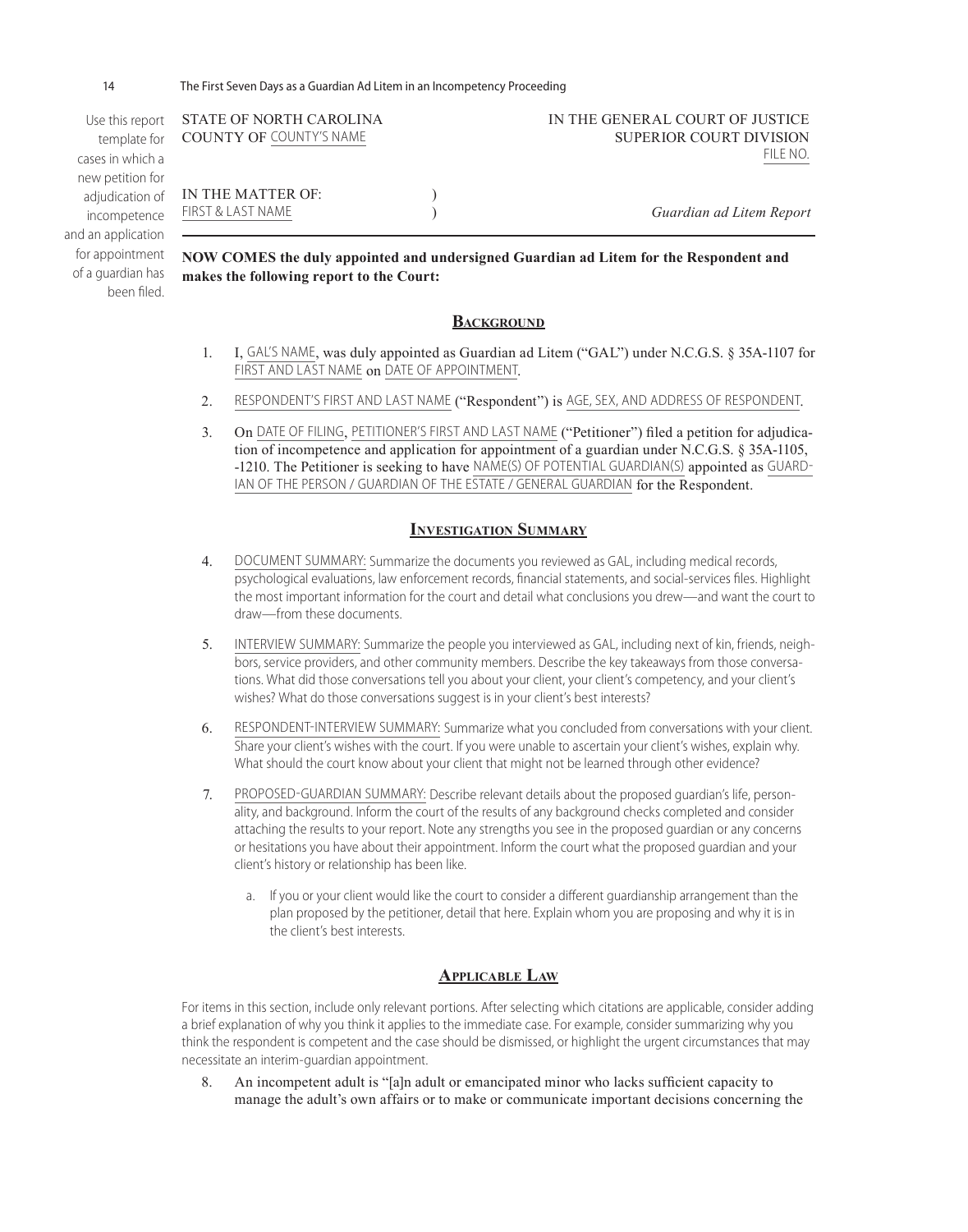adult's person, family, or property whether the lack of capacity is due to mental illness, intellectual disability, epilepsy, cerebral palsy, autism, inebriety, senility, disease, injury, or similar cause or condition." N.C.G.S. § 35A-1101(7).

- 9. A clerk is required to "dismiss the proceeding if the finder of fact, whether the clerk or a jury, does not find the respondent to be incompetent." N.C.G.S. § 35A-1112(c).
- 10. If the "finder of fact . . . finds by clear, cogent, and convincing evidence that the respondent is incompetent, the clerk shall enter an order adjudicating the respondent incompetent. The clerk may include in the order findings on the nature and extent of the ward's incompetence." N.C.G.S. § 35A-1112(d). In doing so, "the clerk shall either appoint a guardian . . . or, for good cause shown, transfer the proceeding for the appointment of a guardian to any county identified in G.S. 35A-1103." N.C.G.S. § 35A-1112(e).
- 11. An interim guardian is a guardian "appointed prior to adjudication of incompetence and for a temporary period, for a person who requires immediate intervention to address conditions that constitute imminent or foreseeable risk of harm to the person's physical well-being or to the person's estate." N.C.G.S. § 35A-1101(11).
- 12. If the clerk "finds that there is reasonable cause to believe that the respondent is incompetent, and: . . . [t]hat the respondent is in a condition that constitutes or reasonably appears to constitute an imminent or foreseeable risk of harm to his physical well-being, and that there is immediate need for a guardian to provide consent or take other steps to protect the respondent[;] or . . . [t]hat there is or reasonably appears to be an imminent or foreseeable risk of harm to the respondent's estate, and that immediate intervention is required in order to protect the respondent's interest, the clerk shall immediately enter an order appointing an interim guardian." N.C.G.S. § 35A-1114(d).
- 13. A multidisciplinary evaluation is "[a]n evaluation that contains current medical, psychological, and social work evaluations as directed by the clerk and that may include current evaluations by professionals in other disciplines, including without limitation education, vocational rehabilitation, occupational therapy, vocational therapy, psychiatry, speech-and-hearing, and communications disorders. . . . The evaluation shall set forth the nature and extent of the disability and recommend a guardianship plan and program." N.C.G.S. § 35A-1101(14).
- 14. A multidisciplinary evaluation is considered current if it is not more than a year old at the time it is presented to the court. N.C.G.S. § 35A-1101(14). "If a current multidisciplinary evaluation is not available and the clerk determines that one is necessary, the clerk, on his own motion or the motion of any party, may order that such an evaluation be performed pursuant to G.S. 35A-1111." N.C.G.S. § 35A-1212(b).
- 15. The "clerk may require a report prepared by a designated agency to evaluate the suitability of a prospective guardian, to include a recommendation as to an appropriate party or parties to serve as guardian, or both, based on the nature and extent of the needed guardianship and the ward's assets, liabilities, and needs." N.C.G.S. § 35A-1212(c).

### **Based on the above report, the Guardian ad Litem makes the following recommendations to the Court:**

For the following recommendations, select only those that are relevant. ADJUDICATE INCOMPETENT AND APPOINT GUARDIAN:

- I. That the Court find by clear, cogent, and convincing evidence that the Respondent is an incompetent adult under N.C.G.S. § 35A-1101(7).
- II. That the Court adjudicate the Respondent as an incompetent adult using the authority granted to the Court under N.C.G.S. § 35A-1112(d).
- III. That the Court appoint NAME OF GUARDIAN(S) as the GUARDIAN OF THE PERSON / GUARDIAN OF THE ESTATE / GENERAL GUARDIAN of the Respondent under N.C.G.S. § 35A-1120.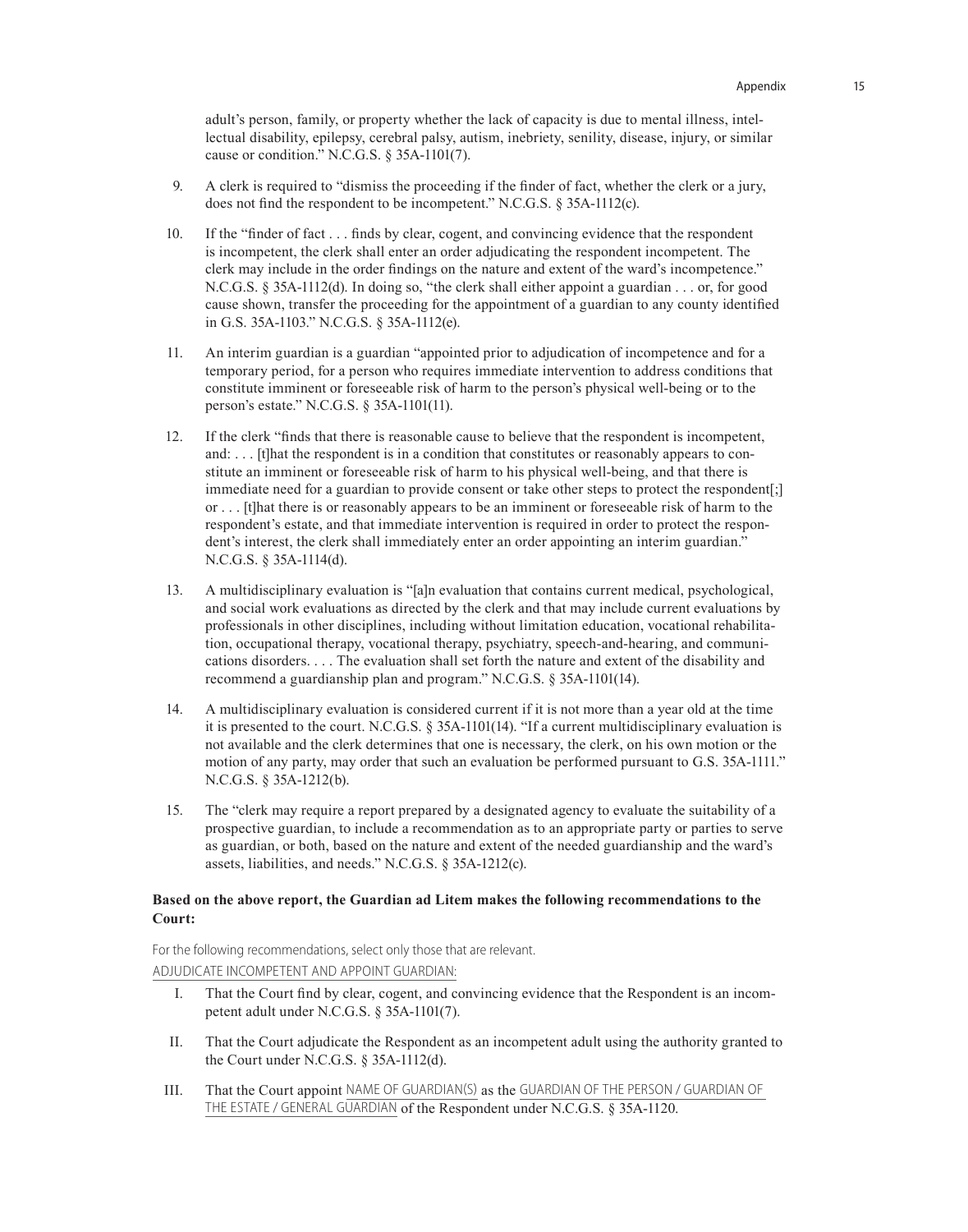16 The First Seven Days as a Guardian Ad Litem in an Incompetency Proceeding

### NOT ADJUDICATE AND DISMISS PETITION:

I. That the Court not find the Respondent incompetent and dismiss the petition under N.C.G.S. § 35A-1112(c).

APPOINT INTERIM GUARDIAN AND/OR ORDER MULTIDISCIPLINARY EVALUATION:

- I. That the Court find that there is reasonable cause to believe that the Respondent is incompetent and that (1) the Respondent is in a condition that constitutes or reasonably appears to constitute an imminent or foreseeable risk of harm to the Respondent's physical well-being and that requires immediate intervention, AND/OR (2) there is or reasonably appears to be an imminent or foreseeable risk of harm to the Respondent's estate that requires immediate intervention in order to protect the Respondent's interests, AND (3) the Respondent needs an interim guardian to be appointed immediately to intervene on the Respondent's behalf before the adjudication hearing.
- II. That the Court appoint an interim guardian under N.C.G.S. § 35A-1114 and specify the interim guardian's powers and duties.
- III. That the Court, using its authority under N.C.G.S. § 35A-1212(b), order a multidisciplinary evaluation of the Respondent be completed, to assist in determining at a later date whether the Respondent is incompetent.
- IV. That the Court urge the interim guardian to consider the Respondent's wishes on matters, as appropriate in the judgment of the interim guardian.

Submitted, this the of , 20.

GAL'S NAME, ATTORNEY GUARDIAN AD LITEM FOR THE RESPONDENT GAL ADDRESS AND CONTACT INFORMATION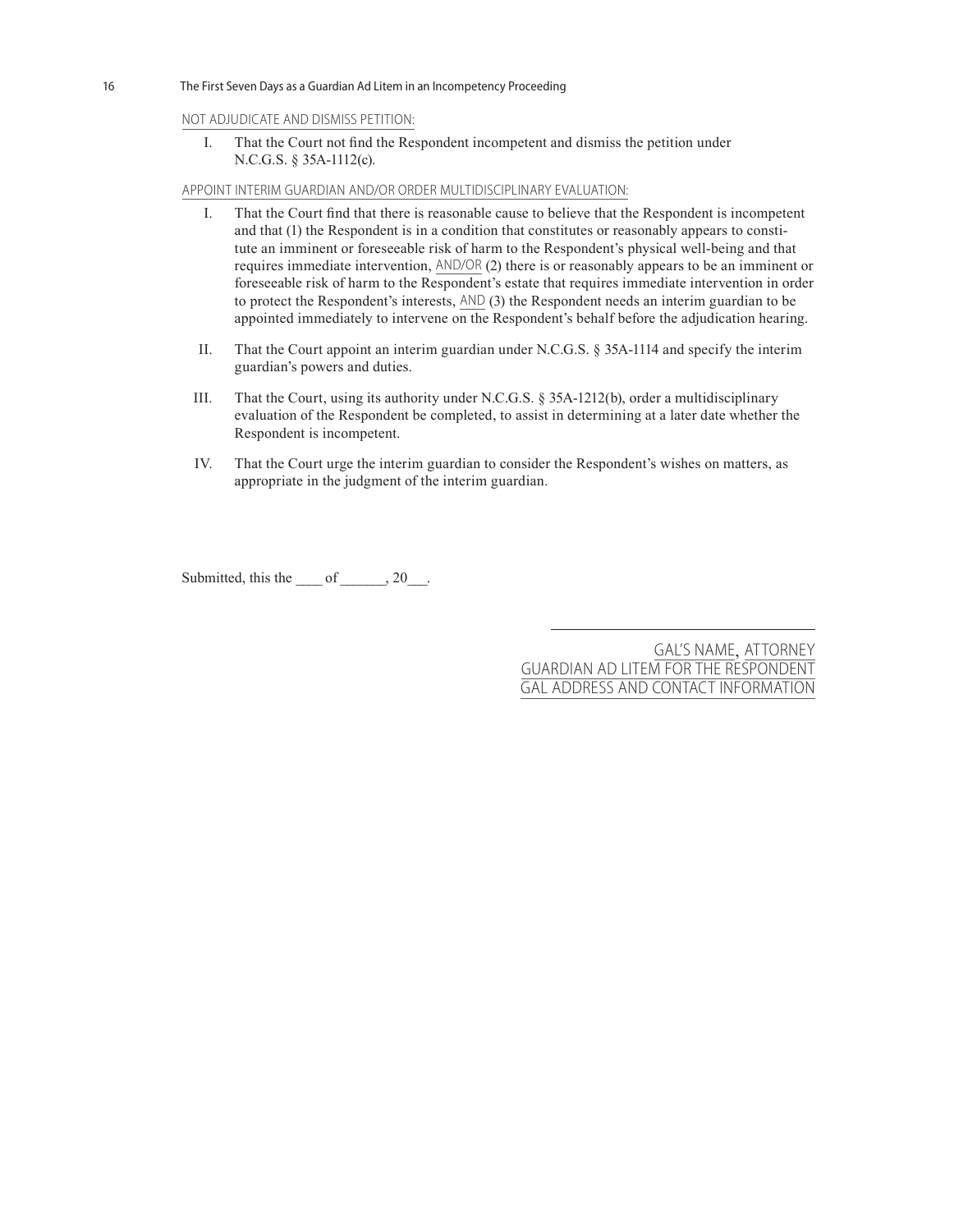| STATE OF NORTH CAROLINA<br><b>COUNTY OF COUNTY'S NAME</b> | IN THE GENERAL COURT OF JUSTICE<br><b>SUPERIOR COURT DIVISION</b><br>FILE NO. | Use this report<br>template for cases<br>in which a motion<br>in the cause or a |
|-----------------------------------------------------------|-------------------------------------------------------------------------------|---------------------------------------------------------------------------------|
| IN THE MATTER OF:<br>FIRST & LAST NAME                    | Guardian ad Litem Report                                                      | motion to modify<br>has been filed.                                             |

Appendix 17

### **NOW COMES the duly appointed and undersigned Guardian ad Litem for the Ward and makes the following report to the Court:**

### **BACKGROUND**

- 1. I, GAL'S NAME, was duly appointed as Guardian ad Litem ("GAL") under N.C.G.S. § 35A-1107 for FIRST AND LAST NAME on DATE OF APPOINTMENT.
- 2. WARD'S FIRST AND LAST NAME ("Ward") is AGE, SEX, AND ADDRESS OF WARD.
- 3. On DATE ORIGINAL PETITION WAS FILED, PETITIONER'S FIRST AND LAST NAME filed a petition for adjudication of incompetence and application for appointment of a guardian under N.C.G.S. § 35A-1105, -1210.
- 4. On DATE OF ORIGINAL ADJUDICATION, the COUNTY'S NAME County Clerk of Superior Court entered an order adjudicating the Ward incompetent and appointing NAME OF GUARDIAN(S) as the Ward's GUARDIAN OF THE ESTATE / GUARDIAN OF THE PERSON / GENERAL GUARDIAN.
- 5. Add background information, such as the basis for the court's original ruling or other procedural history, if relevant to the motion now before the court.
- 6. On DATE OF CURRENT MOTION FILING, FIRST AND LAST NAME OF MOVANT ("Movant") filed a motion in the cause under N.C.G.S. § 35A-1207, seeking DESCRIPTION OF MOTION'S PURPOSE.

### **Investigation Summary**

- 7. DOCUMENT SUMMARY: Summarize the documents you reviewed as GAL, including medical records, psychological evaluations, law enforcement records, financial statements, and social-services files. Highlight the most important information for the court and detail what conclusions you drew—and want the court to draw—from these documents.
- 8. INTERVIEW SUMMARY: Summarize the people you interviewed as GAL, including next of kin, friends, neighbors, service providers, and other community members. Describe the key takeaways from those conversations. What did those conversations tell you about your client, your client's competency, and your client's wishes? What do those conversations suggest is in your client's best interest?
- 9. WARD-INTERVIEW SUMMARY: Summarize what you concluded from conversations with your client. Share your client's wishes with the court. If you were unable to ascertain your client's wishes, explain why. What should the court know about your client that may not be learned through other evidence?
- 10. PROPOSED-GUARDIAN SUMMARY, IF RELEVANT: Describe relevant details about the proposed guardian's life, personality, and background. Inform the court the results of any background checks completed and consider attaching the results to your report. Note any strengths you see in the proposed guardian, or any concerns or hesitations you have about their appointment. Inform the court what the proposed guardian and your client's history or relationship has been like.
	- a. If you or your client would like the court to consider a different guardianship arrangement than the plan proposed by the movant, detail that here. Explain whom you are proposing and why it is in the client's best interests.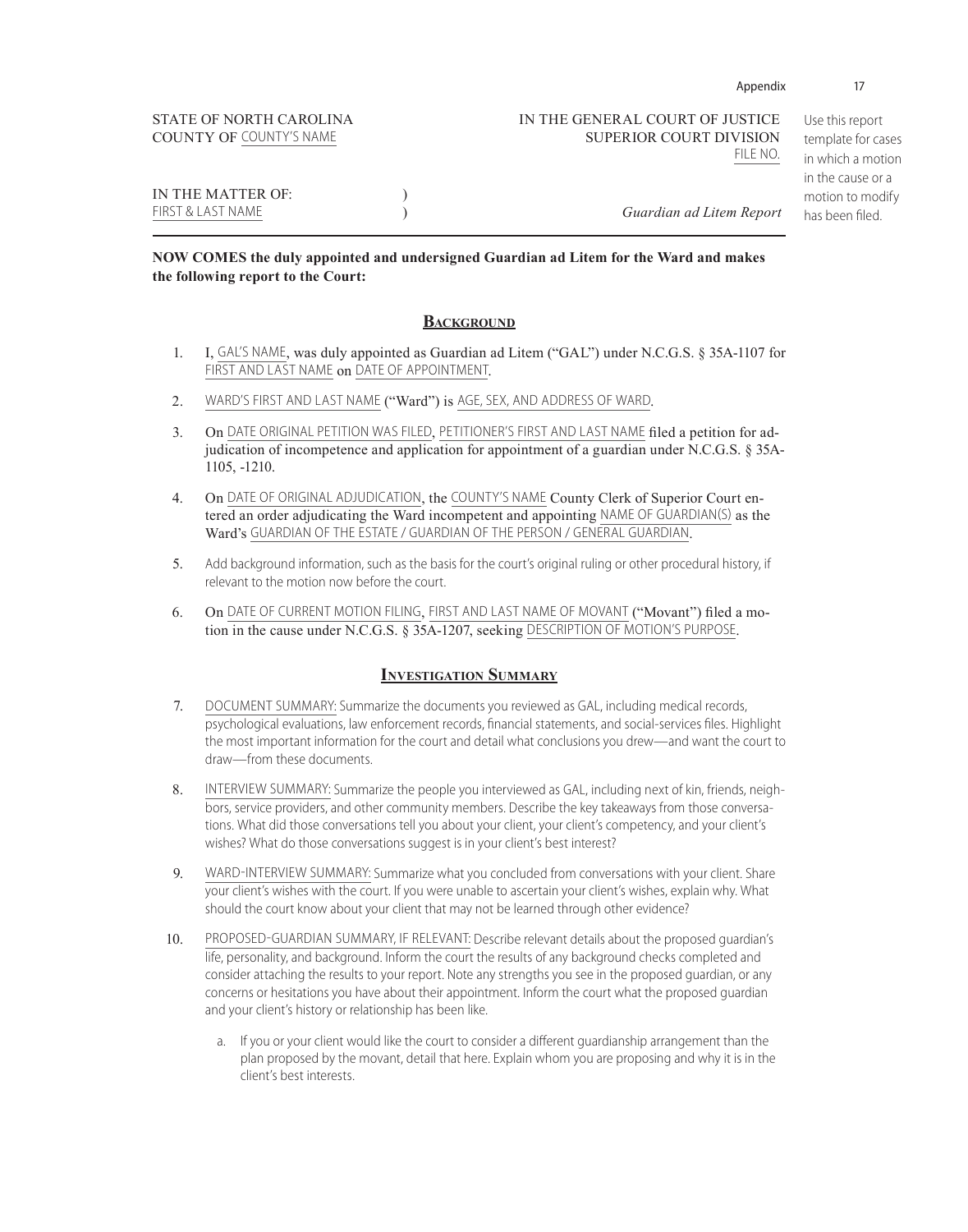### **Applicable Law**

For items in this section, include only relevant portions. After selecting which citations are applicable, consider adding a brief explanation of why you think it applies to the immediate case. For example, consider summarizing why you think the clerk should have an agency conduct a report on a prospective guardian, or why the clerk does or does not have grounds to issue an emergency order pending a further hearing.

- 11. The "clerk may require a report prepared by a designated agency to evaluate the suitability of a prospective guardian, to include a recommendation as to an appropriate party or parties to serve as guardian, or both, based on the nature and extent of the needed guardianship and the ward's assets, liabilities, and needs." N.C.G.S. § 35A-1212(c).
- 12. If this court finds "reasonable cause to believe that an emergency exists that threatens the physical well-being of the ward or constitutes a risk of substantial injury to the ward's estate, the clerk may enter an appropriate ex parte order to address the emergency pending disposition of the matter at the hearing." N.C.G.S. § 35A-1207(d).

### **Based on the above report, the Guardian ad Litem makes the following recommendations to the Court:**

For the following recommendations, select only those that are relevant:

- I. That the Court GRANT the motion in the cause filed by the Movant under N.C.G.S. § 35A-1207. (Add details about what specifically you are recommending the clerk order, such as modifying the type of guardianship, naming who should serve as guardian, or further limiting or adding to the rights and privileges of the Ward.)
- II. That the Court DENY the motion in the cause filed by the Movant under N.C.G.S. § 35A-1207. (Add details about what specifically you are recommending the clerk order, if anything.)

Submitted, this the  $\qquad \text{of} \qquad 20$ .

GAL'S NAME, ATTORNEY GUARDIAN AD LITEM FOR THE WARD GAL ADDRESS AND CONTACT INFORMATION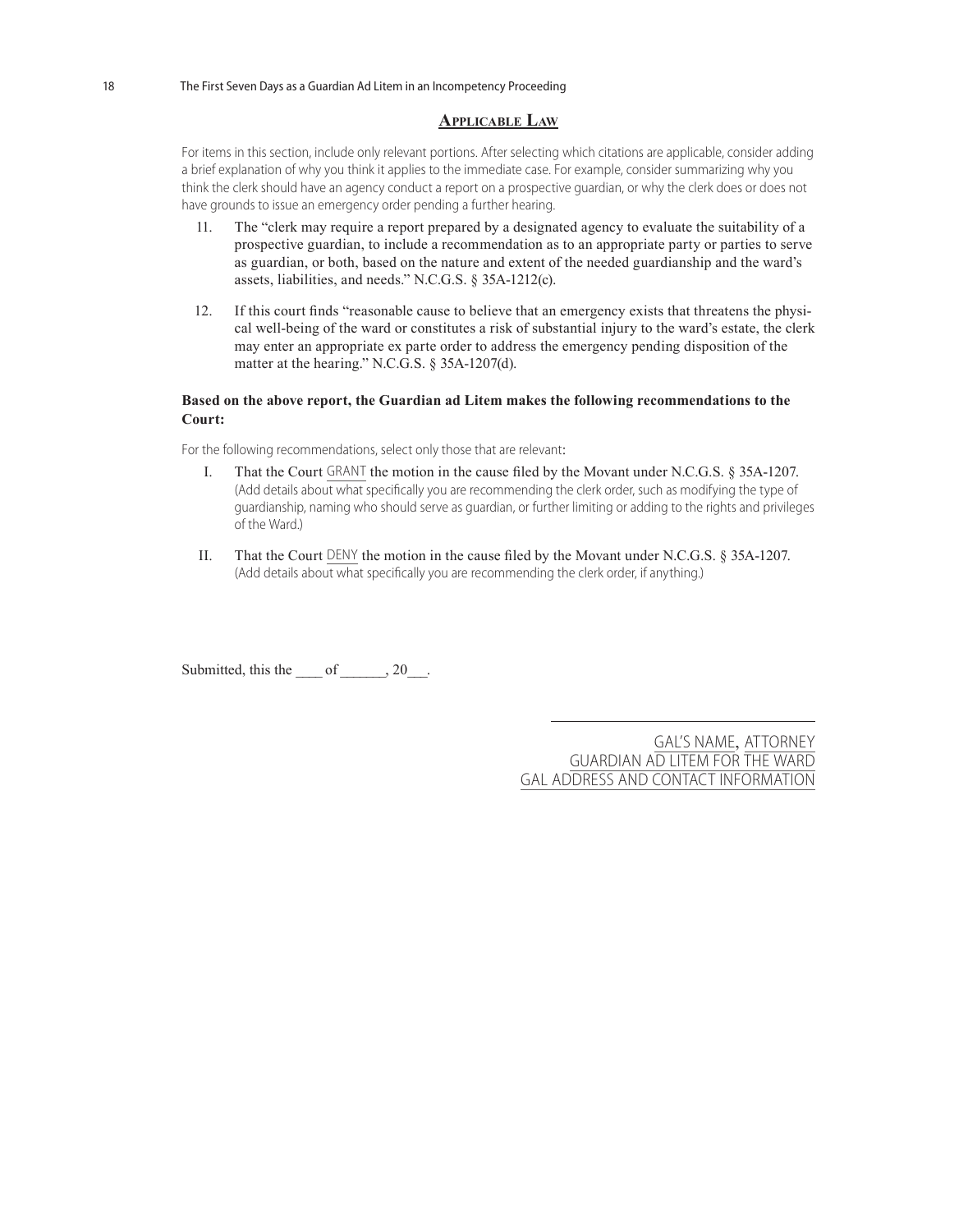COUNTY OF COUNTY'S NAME SUPERIOR COURT DIVISION

Use this report template for cases in which a request for restoration has been filed.

IN THE MATTER OF:  $)$ FIRST & LAST NAME ) *Guardian ad Litem Report*

### **NOW COMES the duly appointed and undersigned Guardian ad Litem for the Ward and makes the following report to the Court:**

### **BACKGROUND**

- 1. I, GAL'S NAME, was duly appointed as Guardian ad Litem ("GAL") under N.C.G.S. § 35A-1130(c) for FIRST AND LAST NAME on DATE OF APPOINTMENT.
- 2. WARD'S FIRST AND LAST NAME ("Ward") is AGE, SEX, AND ADDRESS OF WARD.
- 3. On DATE OF FILING, ORIGINAL PETITIONER'S FIRST AND LAST NAME filed a petition for adjudication of incompetence and application for appointment of a guardian under N.C.G.S. § 35A-1105, -1210.
- 4. On DATE OF ORIGINAL ADJUDICATION, the COUNTY'S NAME County Clerk of Superior Court entered an order adjudicating the Ward incompetent and appointing NAME OF GUARDIAN(S) as the Ward's GUARDIAN OF THE ESTATE / GUARDIAN OF THE PERSON / GENERAL GUARDIAN.
- 5. Add background information, such as the basis for the court's original ruling or other procedural history, if relevant to the motion now before the court.
- 6. On DATE OF CURRENT MOTION FOR RESTORATION FILING, MOVANT'S FIRST AND LAST NAME filed a motion in the cause under N.C.G.S. § 35A-1130. In it, this Court is asked to find that the Ward is competent and to enter an order restoring the Ward's competency.

### **Investigation Summary**

- 7. DOCUMENT SUMMARY: Summarize the documents you reviewed as GAL, including medical records, psychological evaluations, law enforcement records, financial statements, and social-services files. Highlight the most important information for the court and detail what conclusions you drew—and want the court to draw—from these documents.
- 8. INTERVIEW SUMMARY: Summarize the people you interviewed as GAL, including next of kin, friends, neighbors, service providers, and other community members. Describe the key takeaways from those conversations. What did those conversations tell you about your client, your client's competency, and your client's wishes? What do those conversations suggest is in your client's best interest?
- 9. WARD-INTERVIEW SUMMARY: Summarize what you concluded from conversations with your client. Share your client's wishes with the court. If you were unable to ascertain your client's wishes, explain why. What should the court know about your client that might not be learned through other evidence? What does the time you have spent with your client indicate about your client's competency?

### **Applicable Law**

For items in this section, include only relevant portions. After selecting which citations are applicable, consider adding a brief explanation of why you think it applies to the immediate case. For example, consider summarizing why you think a multidisciplinary evaluation would be beneficial, or highlight the reasons you think the respondent should or should not have competency restored.

10. An incompetent adult is "[a]n adult or emancipated minor who lacks sufficient capacity to manage the adult's own affairs or to make or communicate important decisions concerning the adult's person, family, or property whether the lack of capacity is due to mental illness,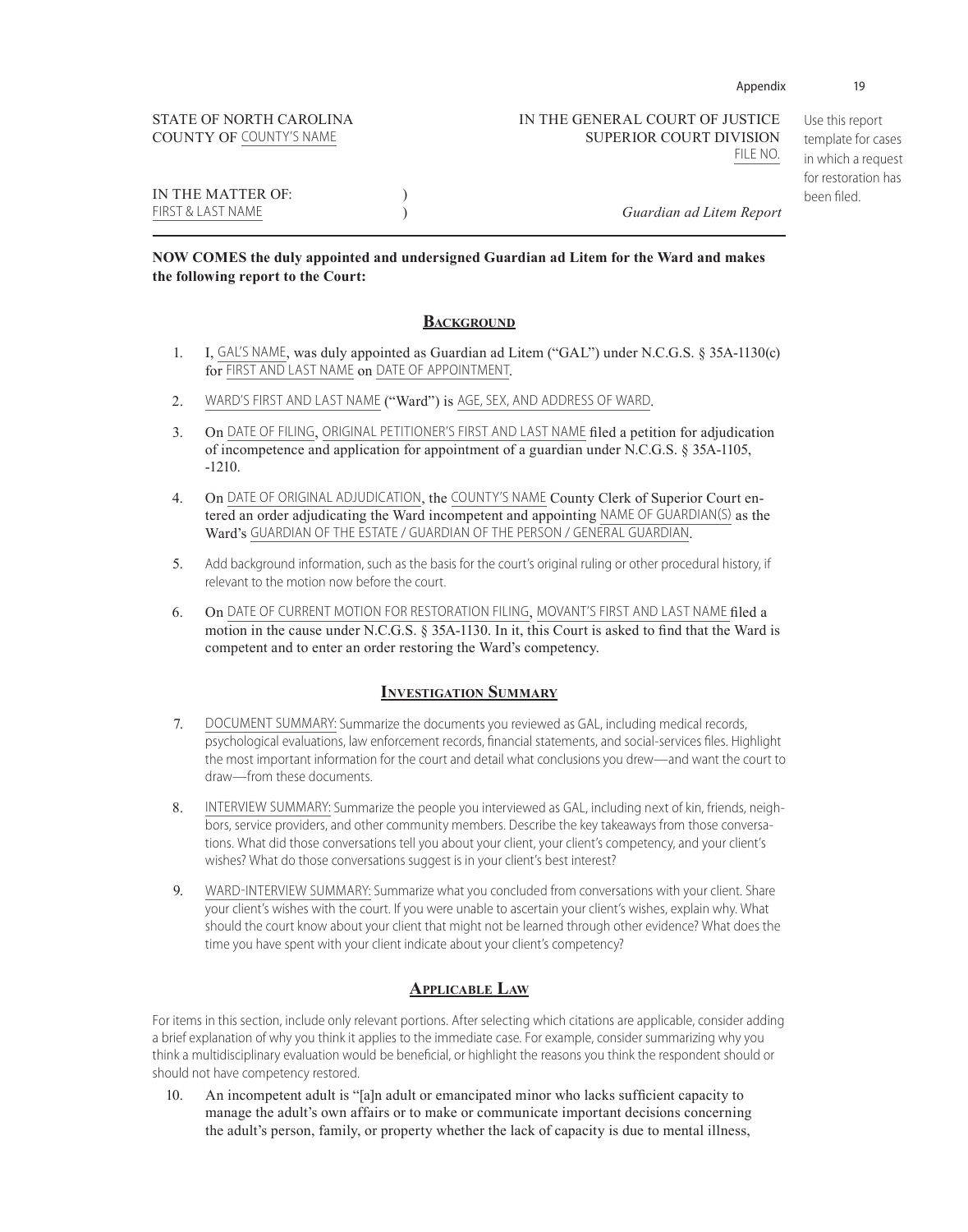intellectual disability, epilepsy, cerebral palsy, autism, inebriety, senility, disease, injury, or similar cause or condition." N.C.G.S. § 35A-1101(7).

- 11. This Court can, on its own motion or the motion of any party, order a multidisciplinary evaluation. N.C.G.S. § 35A-1130(c). A multidisciplinary evaluation is "[a]n evaluation that contains current medical, psychological, and social work evaluations as directed by the clerk and that may include current evaluations by professionals in other disciplines, including without limitation education, vocational rehabilitation, occupational therapy, vocational therapy, psychiatry, speechand-hearing, and communications disorders. . . . The evaluation shall set forth the nature and extent of the disability and recommend a guardianship plan and program." N.C.G.S. § 35A-1101(14).
- 12. A multidisciplinary evaluation is considered current if it is not more than a year old at the time it is presented to the court. N.C.G.S. § 35A-1101(14). "If a current multidisciplinary evaluation is not available and the clerk determines that one is necessary, the clerk, on his own motion or the motion of any party, may order that such an evaluation be performed pursuant to G.S. 35A-1111." N.C.G.S. § 35A-1212(b).
- 13. This Court "shall enter an order adjudicating that the ward is restored to competency" if it "finds by a preponderance of the evidence that the ward is competent." N.C.G.S. § 35A-1130(d).
- 14. This Court "shall enter an order denying" the request for restoration if it "fails to find that the ward should be restored to competency." N.C.G.S. § 35A-1130(f).

### **Based on the above report, the Guardian ad Litem makes the following recommendations to the Court:**

For the following recommendations, select only those that are relevant: ADJUDICATE COMPETENT AND RESTORE COMPETENCY:

- I. That the Court find by a preponderance of the evidence that the Ward is a competent person.
- II. That the Court adjudicate the Ward as restored to competency, using the authority granted to the Court under N.C.G.S. § 35A-1130(d).
- III. That in being so restored to competency, the Ward be authorized, under N.C.G.S. § 35A-1130(d), to manage affairs, enter into contracts, control and sell real and personal property, and exercise all rights as if incompetency had never been adjudicated, and that the Division of Motor Vehicles be notified that the Ward is restored to competency. *Id.*

### NOT ADJUDICATE COMPETENT AND DISMISS RESTORATION MOTION:

- I. That the Court fail to find by a preponderance of the evidence that the Ward should be restored to competency.
- II. That the Court deny the request for restoration of the Ward's competency, under N.C.G.S. § 35A-1130(f).

### ORDER MULTIDISCIPLINARY EVALUATION:

I. That the Court order a multidisciplinary evaluation of the Ward be completed to assist in determining whether the Ward is competent. N.C.G.S. § 35A-1130(c).

Submitted, this the  $\_\_\$  of  $\_\_\_$ , 20 $\_\_\_\$ .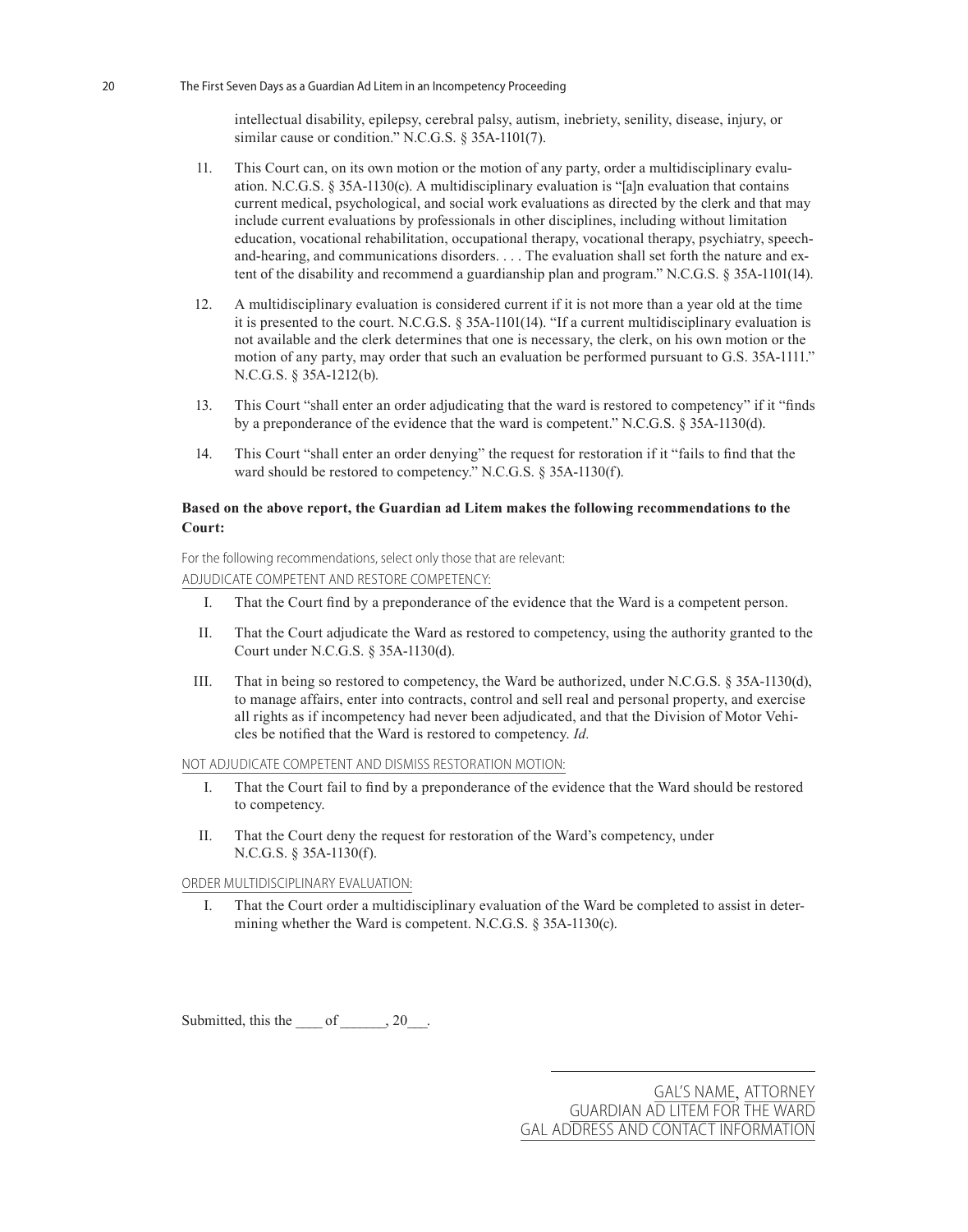## **The Your Name Here Law Firm, P.L.L.C.**

Date

Street Address

City, ST, ZIP Code

#### Dear RECIPIENT:

My name is ATTORNEY'S NAME, and I have been appointed as your guardian ad litem attorney in an incompetency case that has been filed against you. As your guardian ad litem, it is my job to determine what you want to have happen in the case, to represent you in court, and to make recommendations to the court about what is in your best interests. The case number is FILE NUMBER and is scheduled to be heard at TIME OF HEARING on DATE OF HEARING at the COURTHOUSE NAME, located at COURTHOUSE ADDRESS. You have a right to attend this hearing, and I can work with you on ways that will make it possible for you to participate if you choose.

This case could have a major effect on your life. You could lose the ability to make important decisions about yourself and your property. You have a right to contest this case. It is very important that you and I speak as soon as possible so that we can discuss this case and so that I can advise you on your rights and on what steps to take next.

Please contact me when you receive this letter.

Sincerely,

YOUR NAME